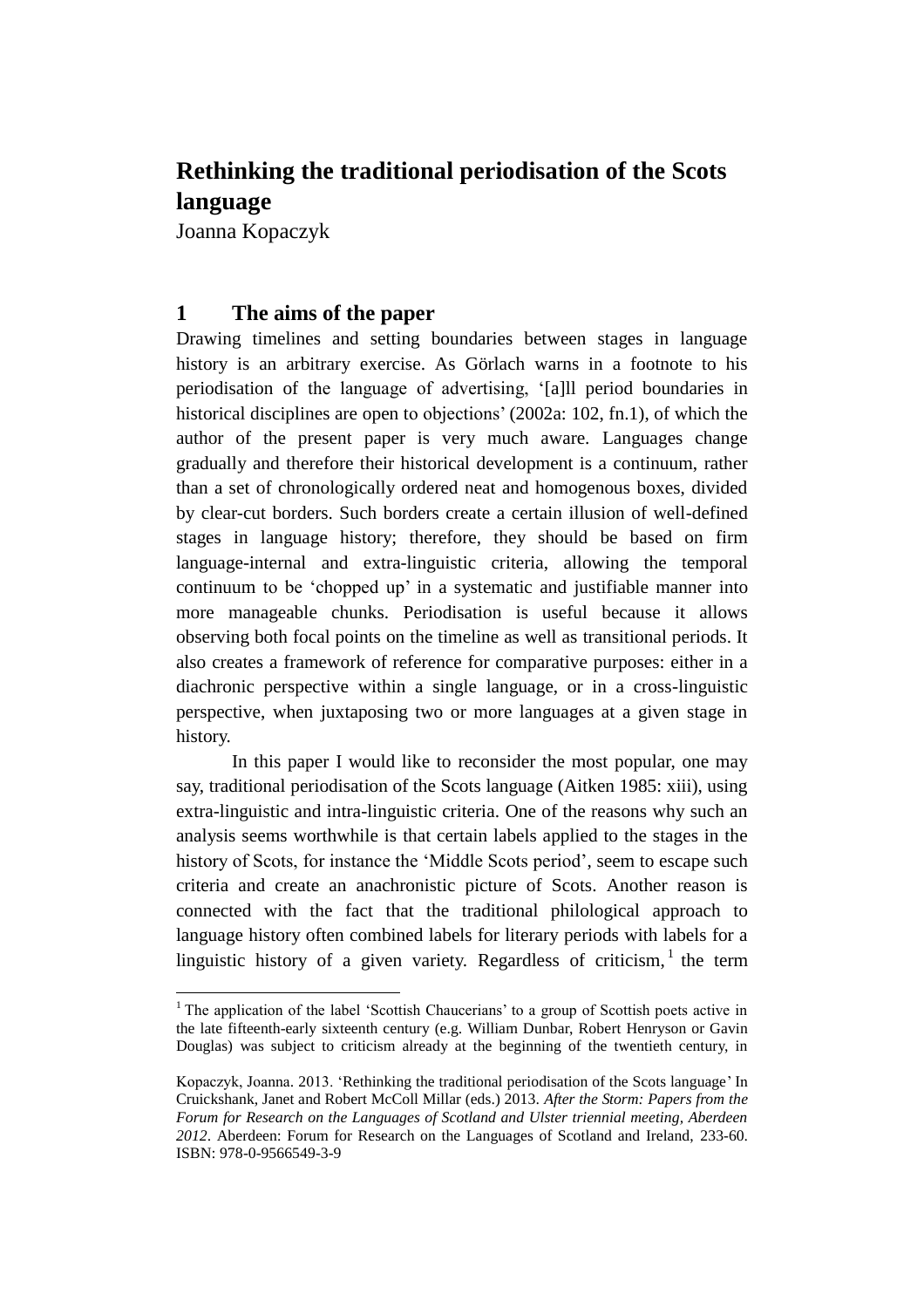'Scottish Chaucerians' is used even today (Carter and McRae 2001) and creates an impression that Scottish literature of the late fifteenth-early sixteenth century was a continuation (if not imitation) of medieval literature, which would justify the adjective 'middle' applied to the language in which Dunbar and Henryson composed their poetry. In light of the persistent misconceptions about the place of Scottish vernacular literature in a wider European context, which some literary critics do address (see Carruthers 2009) but at the same time continue to spread, it is a good moment to reconsider the applicability of traditional labels to the history of the language, too. The last reason, perhaps the most convincing and least debatable one, stems from the growing body of research on Scots and its history in the recent years, which provides new evidence of forms and functions of Scots throughout the ages.

The paper will start with a discussion of periodisation and the challenges it poses for a historian and a historical linguist, following with the approaches to the periodisation of the Scots language since the nineteenth century. The special problem I would like to concentrate on is the labels applied to the period from the end of the fourteenth to the end of the seventeenth century.<sup>2</sup> In the next sections I am going to argue that the adjective 'middle' is misplaced and that the term 'early modern' is missing from the periodisation of Scots. In order to support this claim, the paper moves on to the extra-linguistic criteria for such labels used in language description, paying attention to the interfaces between language, literature, society and the general mindset of a given era. The next section will concentrate on purely linguistic criteria for language periodisation, rehashing the approach to the development of Germanic languages from relatively inflectional systems to those with limited inflection. Finally, I will attempt to delineate an alternative periodisation of Scots, as a conclusion to the arguments presented in the paper.

Agnes Mure MacKenzie's book on Scottish literature to 1714 (1933) and later in Kurt Wittig's writings on the Scottish literary tradition (1958). A scathing criticism of the term was levelled by Tom Scott in his study on Dunbar (1966). I am grateful to J. Derrick McClure for these references. In order to acknowledge the genuine character of Scottish poetry in the late fifteenth-early sixteenth century, literary scholars have been using the label 'Scottish makars', literally – 'those who create, poets'.

 $2$ <sup>2</sup> The timeline, naturally, continues until now. Given new findings and ongoing projects, a new evaluation of the history of Scots from the eighteenth century onwards could be a topic for another study.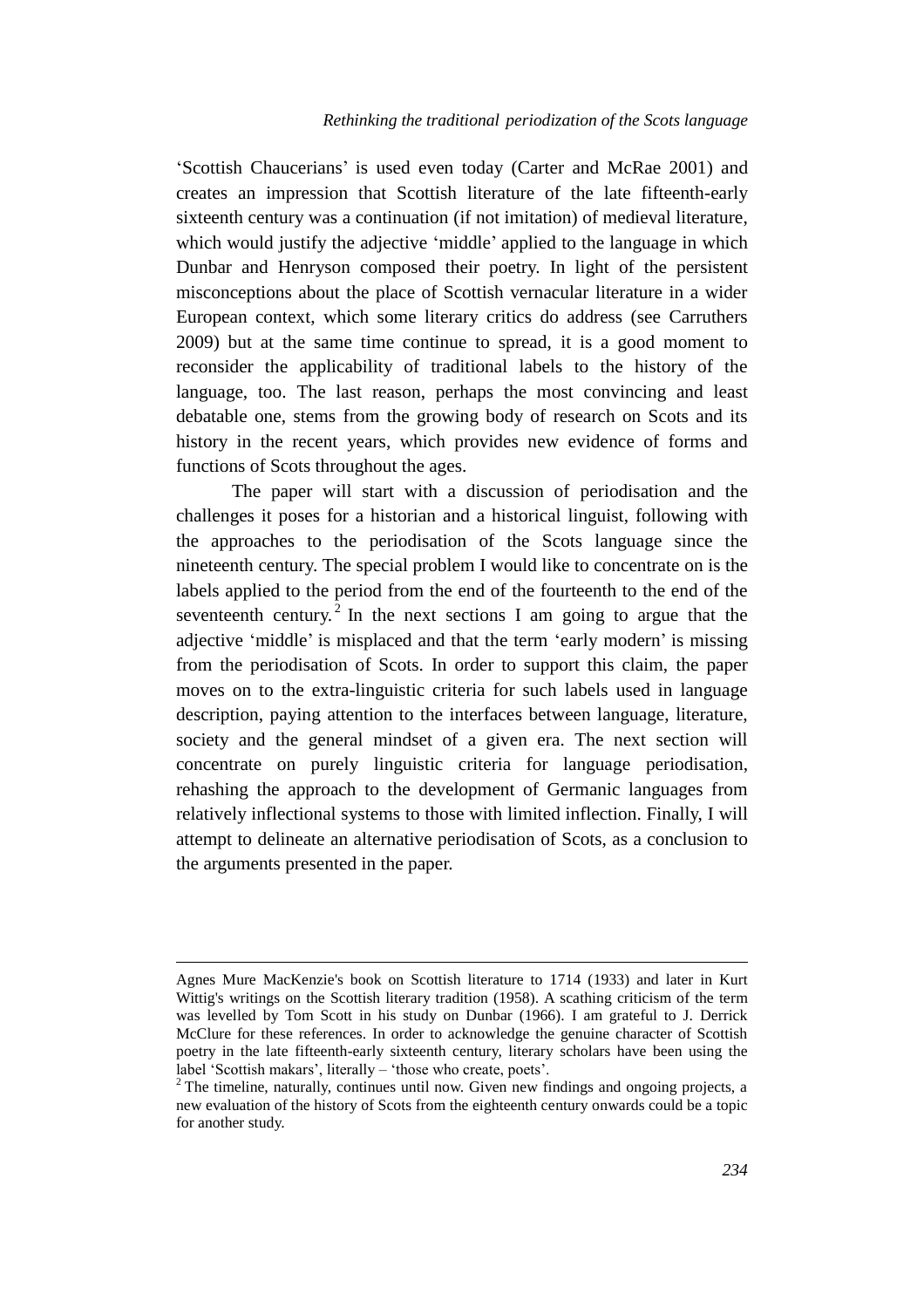## **2 The challenges of periodisation**

Societies exist in time. Their practices, linguistic or otherwise, are subject to change, and any change presupposes a temporal component. The continuum of years and centuries passing by is difficult to grasp and describe in a systematic manner, which is why introducing divisions on a timeline works as a helpful tool. Professor of Cultural Anthropology, Johannes Fabian, among several different ways of approaching Time, distinguished a 'Typological Time': 'a use of Time which is measured, not as time elapsed, [...] but in terms of socioculturally meaningful events or, more precisely, intervals between such events. [...] Instead of being a measure of movement, [Time] may appear as a quality of states' (1983: 23). This use of 'Typological Time' underlies the division of historical continua into periods.

A specialist in the methodology of history, Topolski (2000) sees periodisation as a creation of narrative wholes. '[H]istorians start with two choices: the choice of topic of narratives (and of the research) and the choice of the form of the narrative, i.e. periodisation. The point is to choose an appropriate form (and periodisation) to a given topic or to a given aim connected with our narrative. To choose a certain periodisation is to choose a certain coherence' (2000: 16). The topic of our narrative is the history of the Scots language. It is then crucial to consider the coherence of the periods – the narrative wholes into which the timeline of Scots is divided, and check whether they answer to consistent criteria and constitute valid temporal entities.

Introducing any periodisation is an arbitrary and, in Bentley's words, elusive exercise, especially when processes under investigation cross social, cultural and political boundaries (1996: 749). He talks about three decisions which should be borne in mind when dividing a timeline into periods: the consideration for prior decisions, deeming what criteria are important, and the current perspective, or paradigm, in the field (e.g. historicism or feminism). For a periodisation of language history it will be important to consider prior conceptualisations of the linguistic periods and the criteria thereto applied, to revise these criteria if necessary, and to design a periodisation in line with the current state of linguistic knowledge and the dominant approach(es) in modern historical linguistics.

This kind of discussion has not been attempted for the Scots language yet, but similar concerns have been voiced by English historical linguists. The relationship between the English language and the Scots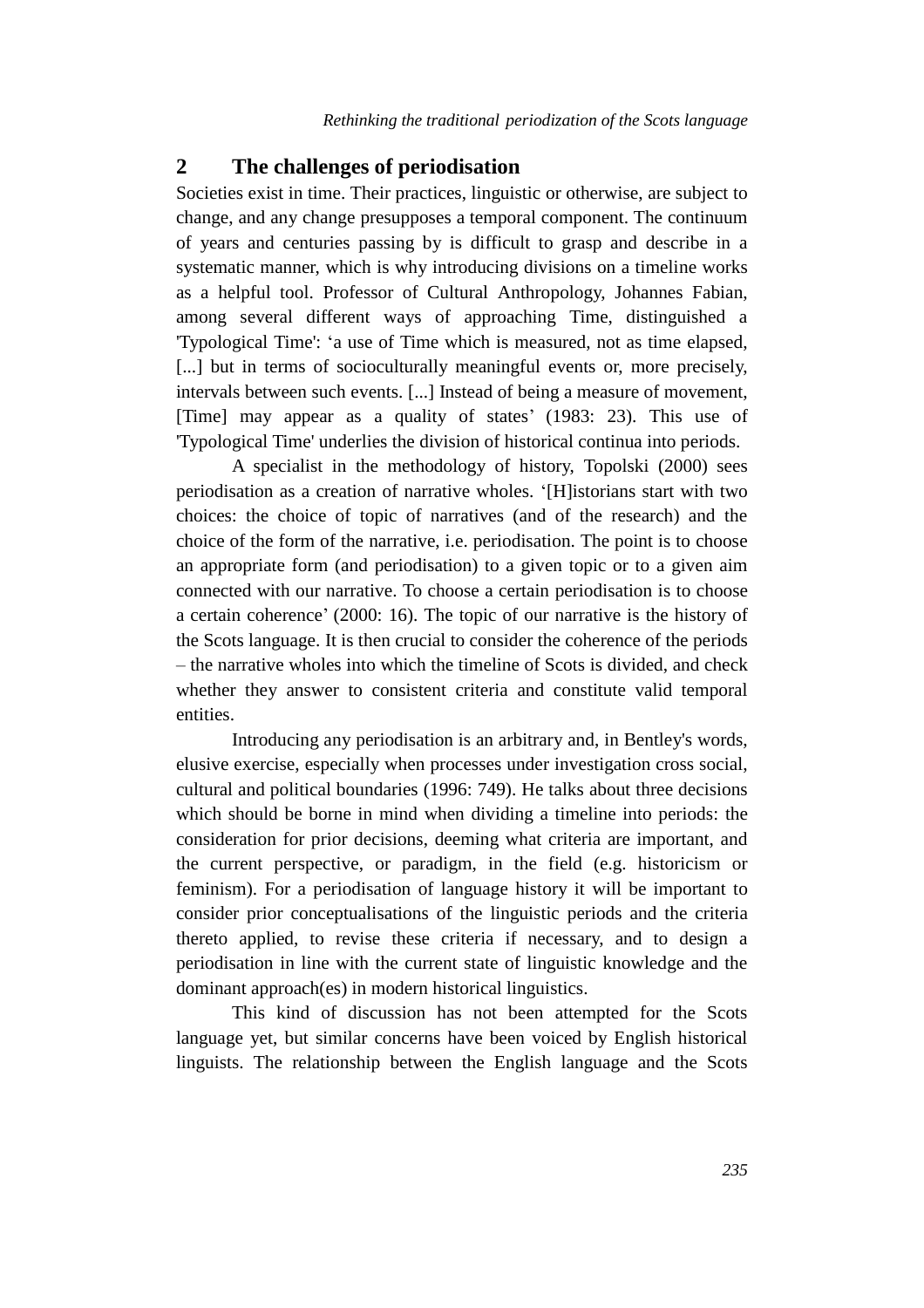language is a sensitive issue, and a complex one, indeed,  $3$  so the arguments drawn from the discussion of English periods should be treated as an illumination of the problem rather than as ready solutions for Scots. After consulting over 150 publications on the history of English, Fisiak (1994) notes that the authors use periodisation because of convenience and for pedagogical reasons. The histories of a language are easier to grasp (and teach) if one makes reference to clearly delineated narrative wholes. Periodisation also helps to compare and contrast the effects of language change operating within a given language, as well as in different languages.

Constructing timelines which would be effective in cross-linguistic comparisons adds another complication. Fabian says that 'for human communication to occur, coevalness has to be created' (1983: 30-31), because without it, different cultures construct their timelines differently. Perhaps this is why contemporary sixteenth-century Scots and English have been given different labels (see section 4.1 below): one is 'middle', the other is already 'early modern', which is an uncontested label for sixteenthcentury English. Would this nomenclature imply that there is something inherently 'middle' about the Scots of that period, either for the users of language at that time, or for the linguists who study this language from today's vantage point? And, conversely, would that mean that the English as seen at the same physical time appears early modern? The discussion below will demonstrate that at the moment the histories of Scots and English are not constructed to enable Fabian's coevalness, and will suggest how this creation of shared time, so useful in inevitable comparisons and references between the two languages, might be aided.

## **3 Constructing linguistic periodisations**

The specific challenge of linguistic periodisations stems from the nature of language change which does not have to follow other historical developments. '[T]he imagined dividing lines between adjacent historical periods and those between adjacent linguistic periods hardly ever coincide' (Lutz 2002: 145), because the changes in language are usually slower, while a historical event, such as a war, a fire or an epidemic, may be quite abrupt and its effects immediately palpable. For instance, the levelling of inflections and the Norman Conquest may both function as a caesura between the Old English and the Middle English period, but Lutz concludes

<sup>3</sup> McClure says with emphasis that 'Scots *never*, strictly speaking, exhibited complete autonomy in relation to metropolitan English' (2010: 119).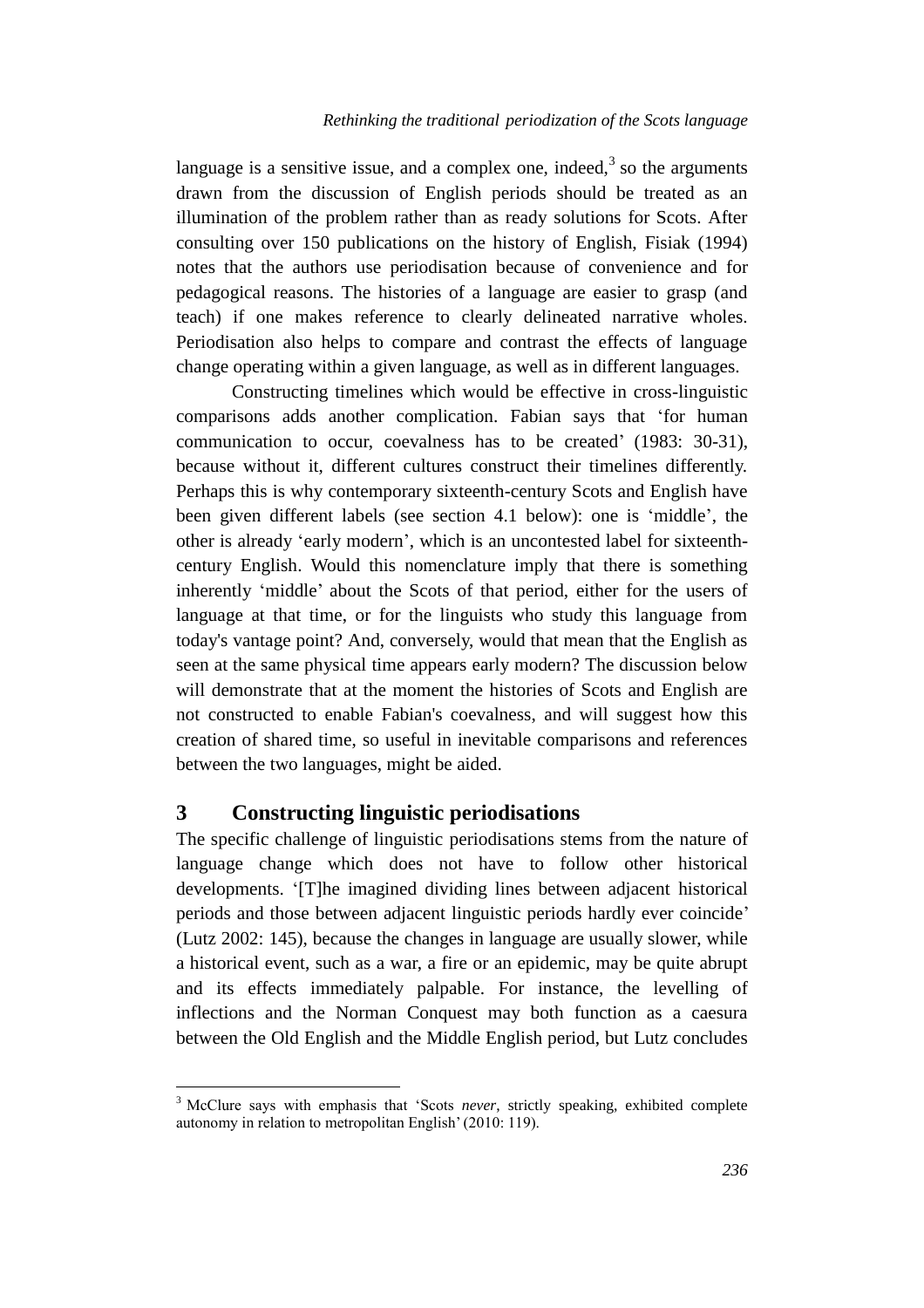that '[t]he two developments have nothing to do with each other' (2002: 146).

According to Fisiak (1994), to determine 'a stage' in language history, three premises should be established: firstly, the temporal borders according to accepted criteria (see sections 5 and 6 below); secondly, the geographical location, which in our case is Scotland, and perhaps more precisely, the Scottish Lowlands; and thirdly, the linguistic status of the variety under consideration: whether it is a selected dialect, an amalgam of dialects or perhaps some generalised linguistic entity. In an illuminating paper on the ideology behind the history of Scots, Costa (2009: 1) quotes Woolard, who says that language histories legitimise 'a selection of one from among contending centres of power in the present' (2004: 58). This is a major reason why the periodisation of Scots encounters problems. Unlike other national European languages, no form of Scots was a straightforward 'winner' in the struggle for an official national status. The reasons for this situation need not concern us here;  $4$  what matters is the fact that extrapolating backwards is not really a straightforward option for a history of Scots.

Histories and periodisations of language often concentrate on the most prominent or the best represented register, for example on the literary language. In the case of Scots, before the advent of historical corpora (Meurman-Solin 1993, Williamson 2008), the study of the language was largely centred on literary texts (Jack 1997). The merits of utilitarian and non-literary texts for the study of the linguistic past of Scots have been appreciated by historical dialectologists (see, e.g. McIntosh 1978, Williamson 2002) and, relatively recently, by historical pragmaticians and discourse analysts, who are also interested in the language of different genres, age groups, sexes and discourse communities (see, e.g. numerous publications by Anneli Meurman-Solin <http://www.helsinki.fi/varieng/ people/varieng\_meurman-solin.html>; Kopaczyk 2013). The research on Scots within this new paradigm is ongoing and will complement earlier descriptions of the language at various stages in its history. It is therefore quite desirable to reconsider the temporal divisions of Scots which do not seem fit for a modern outlook on the language.

In the 1980s, the heyday of traditional dialectology, Aitken drew attention to the spoken dialects of the Scottish Lowlands. He makes note of:

<sup>&</sup>lt;sup>4</sup> For more detailed studies on the standardization of Scots and why it was not completed, see McClure (1994, 2003), Devitt (1989), Agutter (1990), Dossena (2003), Bugaj (2004a), Millar (2005) and Costa (2009).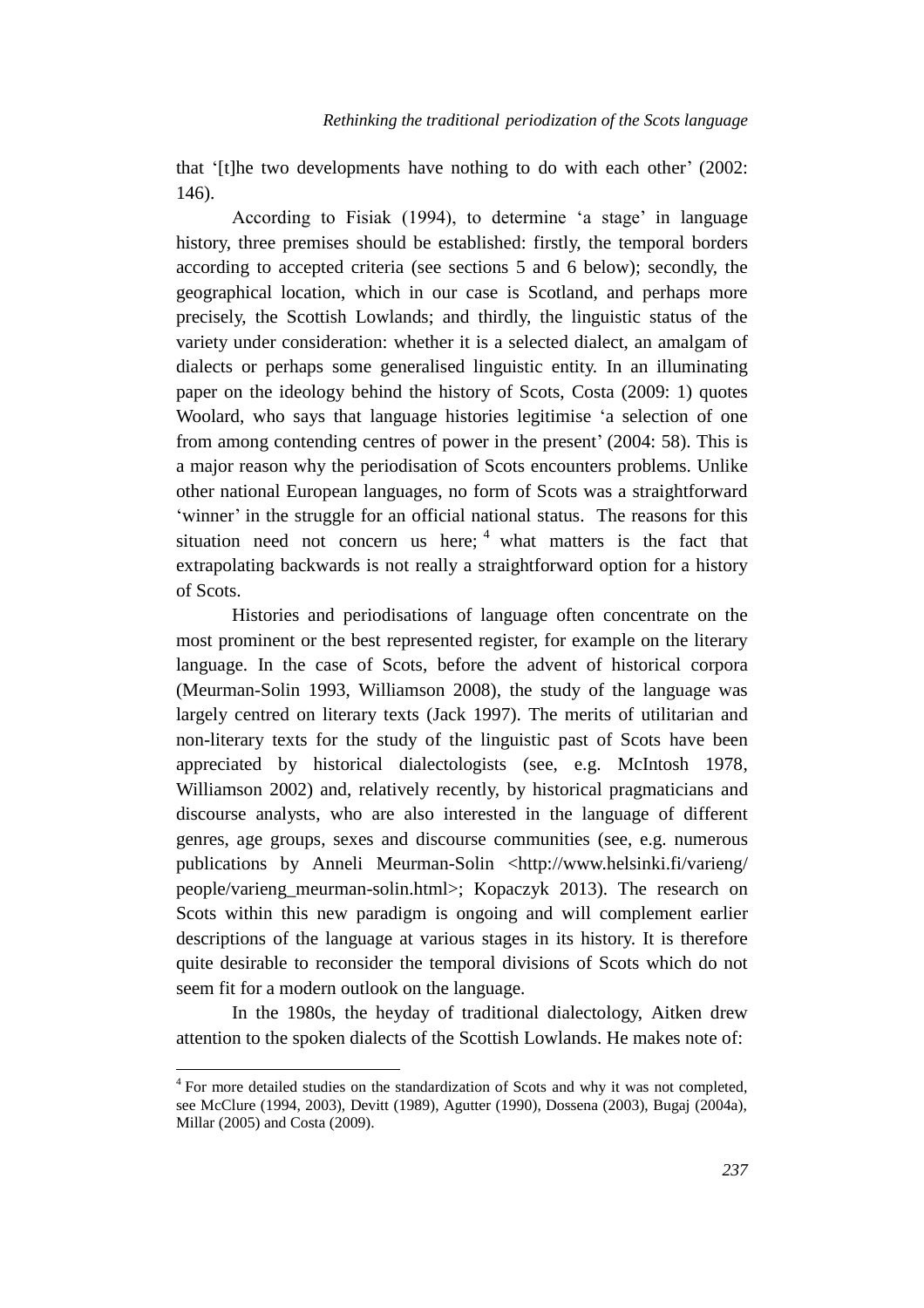an ancient belief – dating from 1494 – that there is an entity with some form of separate existence called the Scots language. [...] As regards the spoken language of today and the few more recent centuries, it seems to me a misleading and over-simple way of putting the matter. I would prefer to say merely that there is a large and continuing Scottish component to the English speech of Scotland as a whole [...] which can fairly be called a highly distinctive national variety of English

(Aitken 1982: 30)

Aitken's take on the spoken dialectal continuum is justified on linguistic grounds, but it does not make the periodisation of Scots any easier. For him, too, establishing the periods in a history of 'an entity' whose separate existence he questioned, must have been a problematic task. Still, Aitken's own periodisation of Scots (1985: xiii) has become the most influential temporal framework in the field, and will be subject to scrutiny in the remainder of the paper.<sup>5</sup>

## **4 The periodisation(s) of Scots**

#### **4.1 Aitken (1985)**

 $\overline{a}$ 

The discussion of the periodisation of Scots finds its point of departure in the list of periods included in Aitken's introductory chapter in the *Concise Scots Dictionary* (Robinson 1985). This list of dates and relevant labels juxtaposes the history of the Scots language with the history of English in the following manner:

<sup>&</sup>lt;sup>5</sup> There is yet another way of looking at language history. Roelcke (1995) pointed out that 'periodization of linguistic periods needs to be based on changes of individual variables rather than overarching general developments' (Langer 2001: 2). This would allow steering clear of a timeline which lacks consideration for the independent pace of changes on different levels of linguistic analysis. In my opinion, this approach should be encouraged in the study of linguistic standardisation (and in delimiting the periods), but it requires a conceptual split of external language history and linguistic standardization, just like Roelcke (1995) does it for the periodization of German. I expound the reasons for distinguishing between *language standardisation* and *linguistic standardisation* in Kopaczyk (2011) and (2012).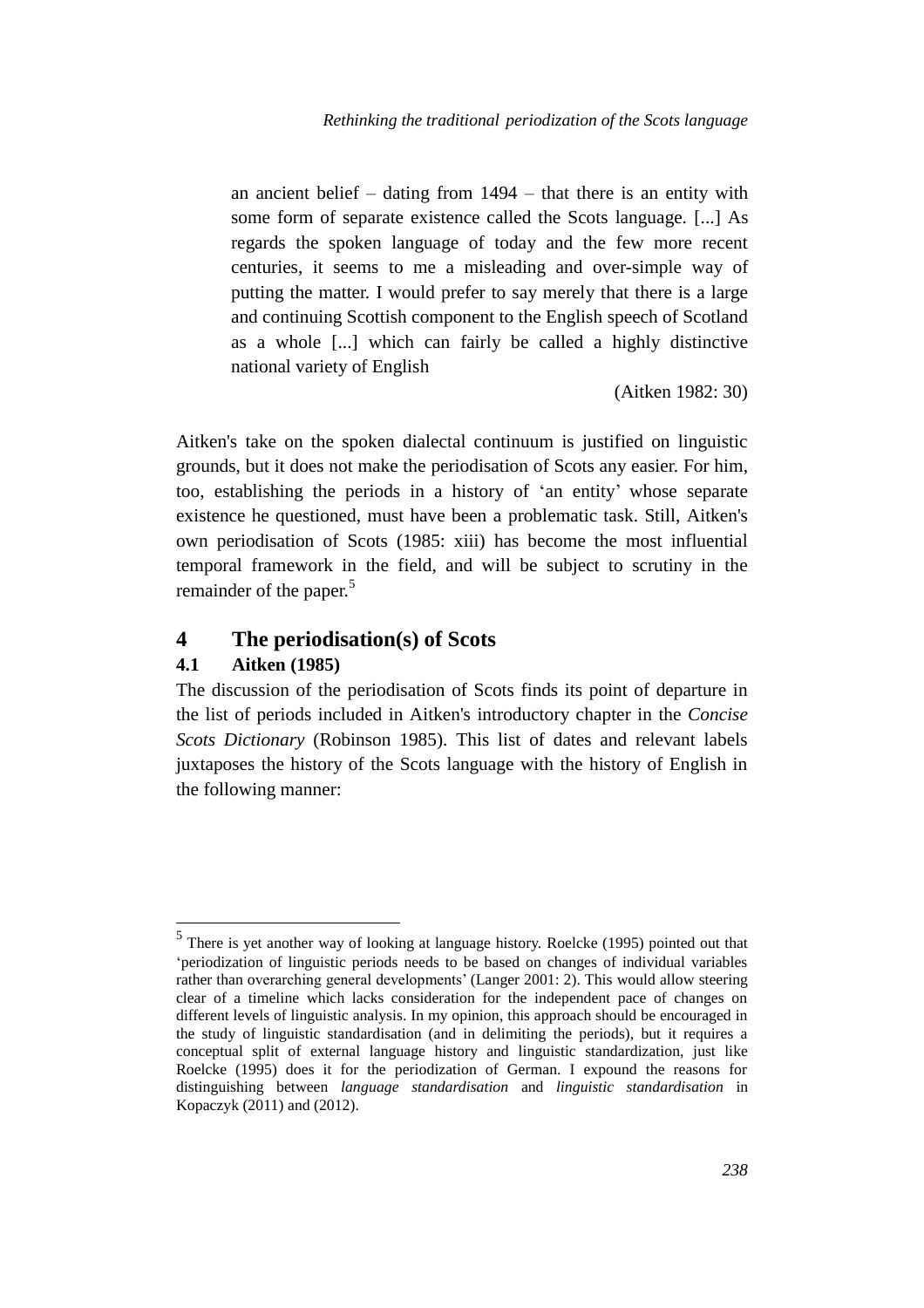| The main periods in the history of Scots        |               |                     |
|-------------------------------------------------|---------------|---------------------|
| Old English:                                    | to 1100       |                     |
| <b>Older Scots:</b>                             | to 1700       |                     |
| Pre-literary Scots:                             | to 1375       |                     |
| Early Scots:                                    | to 1450       |                     |
| Middle Scots:                                   | 1450 to 1700  |                     |
| Early Middle Scots:                             | 1450 to 1550  |                     |
| Late Middle Scots:                              | 1550 to 1700  |                     |
| Modern Scots:                                   | 1700 onwards  |                     |
| A corresponding list of the periods for English |               |                     |
| Old English:                                    | to 1100       |                     |
| Middle English:                                 | 1100 to 1475  |                     |
| Early Middle English:                           | 1100 to 1250  |                     |
| Late Middle English:                            | 1400 to 1475  |                     |
| Early Modern English:                           | 1475 to 1650  |                     |
| Modern English:                                 | 1650 onwards' |                     |
|                                                 |               | (Aitken 1985: xiii) |

*Rethinking the traditional periodization of the Scots language*

This list of dates becomes much more illuminating when set out graphically on a timeline (see Figure 1).

|             | 1100 | 1200                               | 1300           | 1400 |             | 1500                | 1600    |                   | 1700   |
|-------------|------|------------------------------------|----------------|------|-------------|---------------------|---------|-------------------|--------|
|             |      |                                    |                |      |             |                     |         |                   |        |
| Old English |      | <b>Early Middle</b>                | Middle English |      | Late Middle | <b>Early Modern</b> |         | Modern English    |        |
|             |      | English                            |                |      | English     |                     | English |                   |        |
|             |      | <b>Pre-literary Scots</b><br>Early |                |      |             | <b>Early Middle</b> |         | Late Middle Scots | Modern |
|             |      | <b>Scots</b>                       |                |      |             | <b>Scots</b>        |         |                   | Scots  |
|             |      | Older                              |                |      |             | Scots               |         |                   |        |

### **Figure 1 – Aitken's (1985) periodisation of Scots and English<sup>6</sup>**

This periodisation has been very influential and reappears in several important reference sources on the history and structure of Scots, e.g. McClure (1994),  $^7$  Smith (2000), with a note that '[a]ll dates are approximate', Macafee (2002) and Corbett *et al*. (2003). A similar comparison of Scots and English can be found in Görlach (2002b), but neither he nor Aitken provide a rationale or criteria for this division of the timeline, as if the labels were straightforward and the underlying principles

<sup>&</sup>lt;sup>6</sup> Since it captures the periods in a much clearer manner, I used this graphic rendition of Aitken's periods in my earlier work, (Bugaj 2004b), and recently revisited it critically in Kopaczyk (2013). This paper is a continuation and an expanded version of that critique.

 $<sup>7</sup>$  In fact, after having introduced Aitken's periodization, McClure (1994) chooses to employ</sup> only the terms 'Older Scots' and 'Modern Scots' throughout in his comprehensive discussion of the language.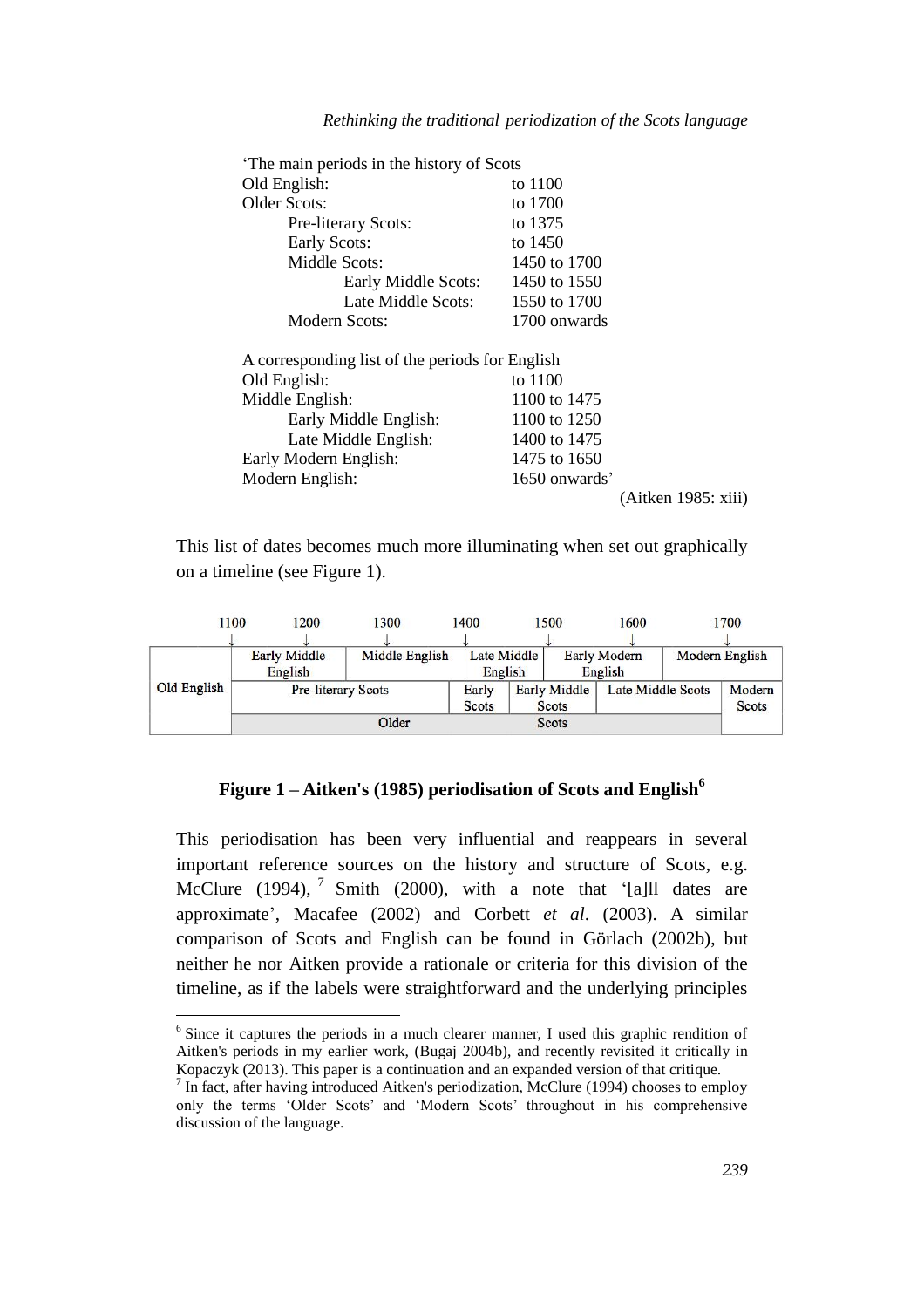self-evident. The only commentary which can shed some light on the periodisation was offered by Aitken in the context of the continuity of records and the range of genres represented in Scots in its history (1985: x), but these comments remained selective and no direct links between them and the periods were drawn.

In this chart, Scots is always lagging behind English in its historical development, as implied by the respective labels.<sup>8</sup> It is especially striking that 'Middle Scots' should stretch as far as the year 1700, while in the English context we would already be talking about early modernity for some two hundred years. It is true that periodisations of different languages often do not match (Lass 2000: 7), because they are constructed according to different criteria and within different traditions. As an aside one may add that that the label of 'Middle Polish' is assigned to the language of Poland well into the eighteenth century (Urbańczyk 1963, Klemensiewicz 1965) because of the persistence of Latin in the public sphere and the inadequacy of the vernacular to render all types of discourse. In section 6.2 below I address the same criterion of register flexibility with respect to Scots in the period called 'Middle'.

Should it then be important that the periodisations of Scots and English do not match? In essence, this question is not central to our argument. The answer could be 'no', as long as the timeline for Scots – which is in the centre of our attention here – is based on consistent criteria. But at the same time, whether consciously or not, English has always served as a certain backdrop for analysing forms and functions of Scots. The periodisations of both languages frequently appear side by side to allow for comparison. The periodisation of English is much better known among historical linguists while the timeline of Scots, a closely related variety, is inevitably seen through its prism. It is therefore a valid question to pose whether these discrepancies in nomenclature and the resultant lag in periodisation are actually justified according to some criteria. This final point brings back the reasons for a reassessment of the periodisation of Scots put forward at the beginning of this paper.

#### **4.2 Earlier attempts at periodisation of Scots**

 $\overline{a}$ 

The earliest influential periodisation of the Scots language was put forward by Murray (1873). Presenting his labels for the periods in the history of

<sup>&</sup>lt;sup>8</sup> Of course, this periodization of English may also be contested. For key discussions of English periodization, see Blake (1994), Fisiak (1994) and the reviews of the *Cambridge history of the English language* by Stockwell and Minkova (1994a, 1994b).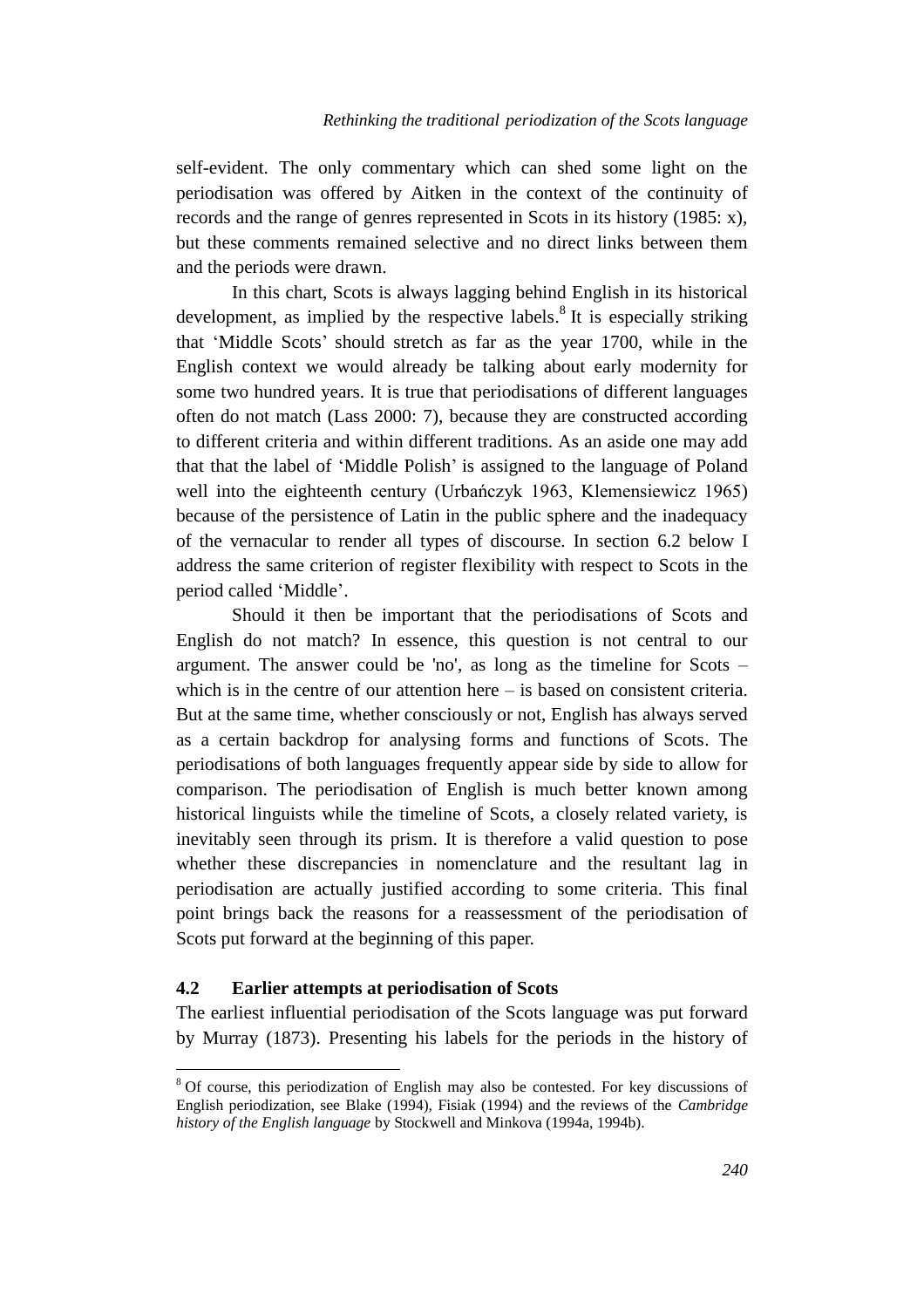Scots, Murray very consciously limited his discussion to the language of literature:

From the fourteenth century onwards, Scotland presents a full series of writers in the Northern dialect, which, as spoken and written in this country, may be conveniently divided into THREE periods. The first, or EARLY period, during which the *literary* use [capitals and emphasis original] of this dialect was common to Scotland, with England north of the Humber, extends from the date of the earliest specimens to the middle or last quarter of the fifteenth century. The second, or MIDDLE period, during which the literary use of the northern dialect was confined to Scotland (the midland dialect having supplanted it in England), extends from the close of the fifteenth century to the time of the Union. The third, or MODERN period, during which the northern dialect has ceased to be the language of general literature in Scotland also, though surviving as the speech of the people and the language of popular poetry, extends from the union of the kingdoms to the present day

(Murray 1873: 29)

The same periodisation rationale was later repeated, among others, by Grant (1911), who preferred the term 'Late Scots' to 'Modern Scots', and Flom (1966), who has 'Old', 'Middle' and 'New Scotch'. Murray's (1873) caveats go hand in hand with the point made above about focussing on the best represented, or the most prestigious register when devising language periodisations. The problematic sixteenth century for Murray belongs to the 'middle' period, because at that time the Lowland variety was still used for literary production while related northern English dialects were not employed for this purpose. An observant reader will notice that Murray placed the boundary between 'middle' and 'modern' Scots at the Union of the Crowns, which is admittedly less controversial than Aitken's boundary at 1700, for reasons to be expounded below.

Smith (1902) also applies a periodisation to the literary language, proposing the label 'Early Scots' 'in the restricted sense of the literary language of political Scotland preceding the Middle Scots Period – i.e. the written language of Barbour and other writers of the fourteenth and early fifteenth centuries' (1902: xiii), while 'the characteristics of Middle Scots are to be found as early as the first quarter of the fifteenth century, and as late as the reign of Charles I' (1902: xi). Thus, in this periodisation we can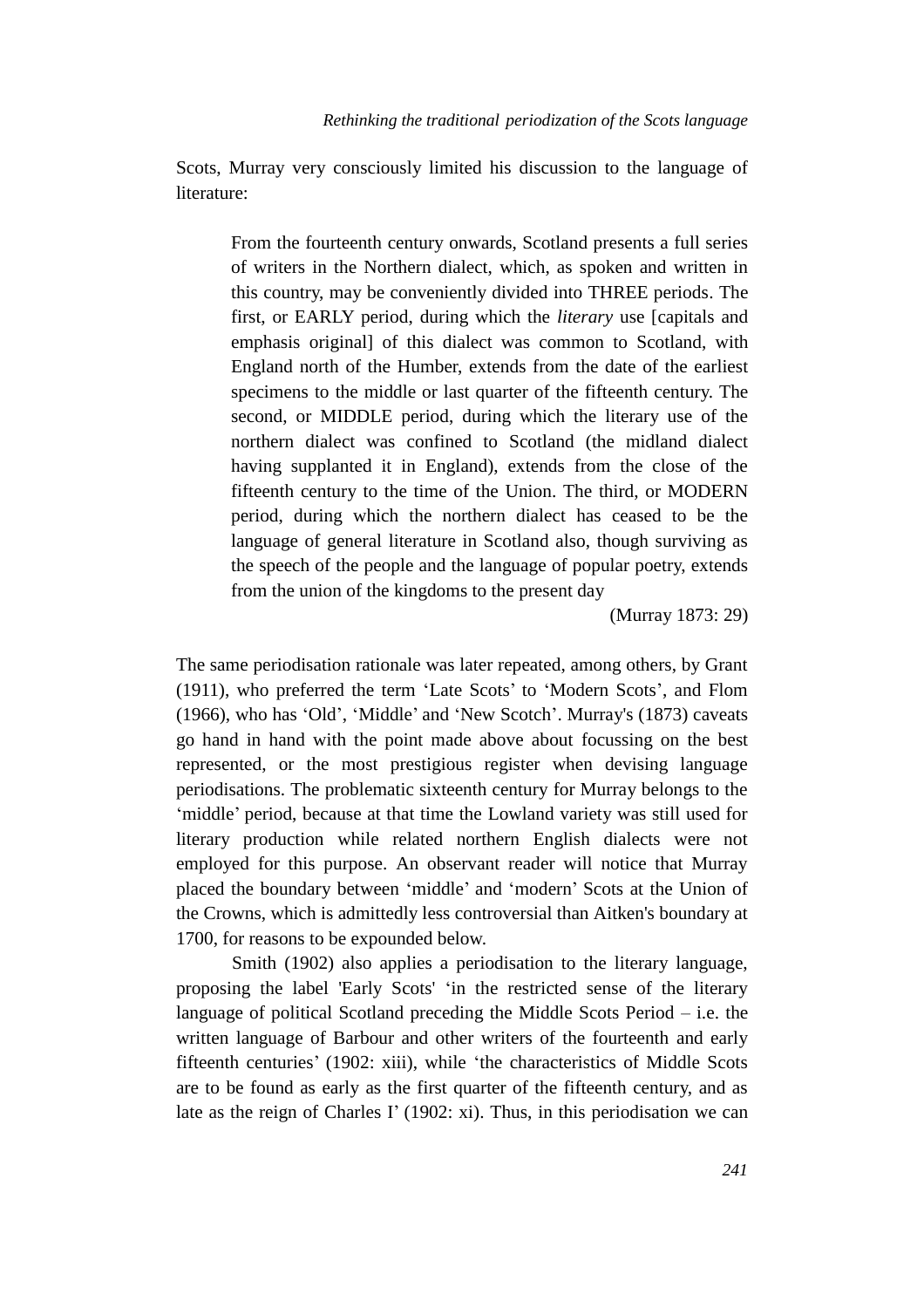see the Middle Scots period stretching into the seventeenth century but still not quite to 1700. Smith's approach to periodisation is again very conscious of its arbitrary nature and its restricted character in terms of register.

The first reference to linguistic features in dividing the timeline of Scots dates back to Templeton (1973). She notes that '[d]uring the 15th century, the Scots and English sound-systems had moved farther apart', which constitutes a threshold for the Middle Scots period. Templeton's periodisation is not purely linguistic, as she adds comments about the flourishing literature in Scots at the same time. Devitt (1989) also tries to apply linguistic criteria, saying that 'in linguistic features the Scottish dialect appears to have established itself during the Middle Scots-English period, usually cited as c. 1450 to c. 1650' (1989: 9). The comparison with English comes to the fore again: 'Middle Scots-English differed from Middle Anglo-English in pronunciation, morphology, syntax and vocabulary...' (1989: 9), but the crucial question is whether these two temporal entities are actually coeval, and whether Middle English, whose final boundary never crosses the year 1500, can serve as a backdrop for Middle Scots in the period between 1450 and 1650, as defined by Devitt. It is perhaps easy to look at fifty- or one-hundred year spans from a modern perspective and treat them as roughly contemporary, but one should also be conscious of the fact that every fifty years means two generations of speakers who acted as vehicles of language change as well as moulded the language to their own needs and circumstances.

An isolated voice in the periodising tradition comes from Murison (1979). He places an important boundary at 1550: 'The middle of the sixteenth century marks the beginning of the end of Middle Scots and the emergence of *Modern* Scots [emphasis JK]. The years 1460-1560 can be considered the heyday of the Scots tongue as a full national language' (1979: 8-9). Even though he still applies the term 'middle' to what he deems 'the heyday' of Scots, he is the only scholar to use the label 'modern' as early as mid-sixteenth century, especially in contrast to Aitken's periodisation (see Figure 1). In his approach, Murison resembles Murray (1873), who also sees the need for 'modernity' in the history of Scots, but marks its beginning half a century later.

The most recent alternative periodisation of Scots comes from the *Helsinki Corpus of Older Scots*, compiled by Anneli Meurman-Solin (1993). Her periodisation was modelled on the English 'mother corpus', the *Helsinki Corpus of English Texts* (Rissanen et al. 1991), so, in fact, it does not answer to any Scots-related criteria. The author explains her rationale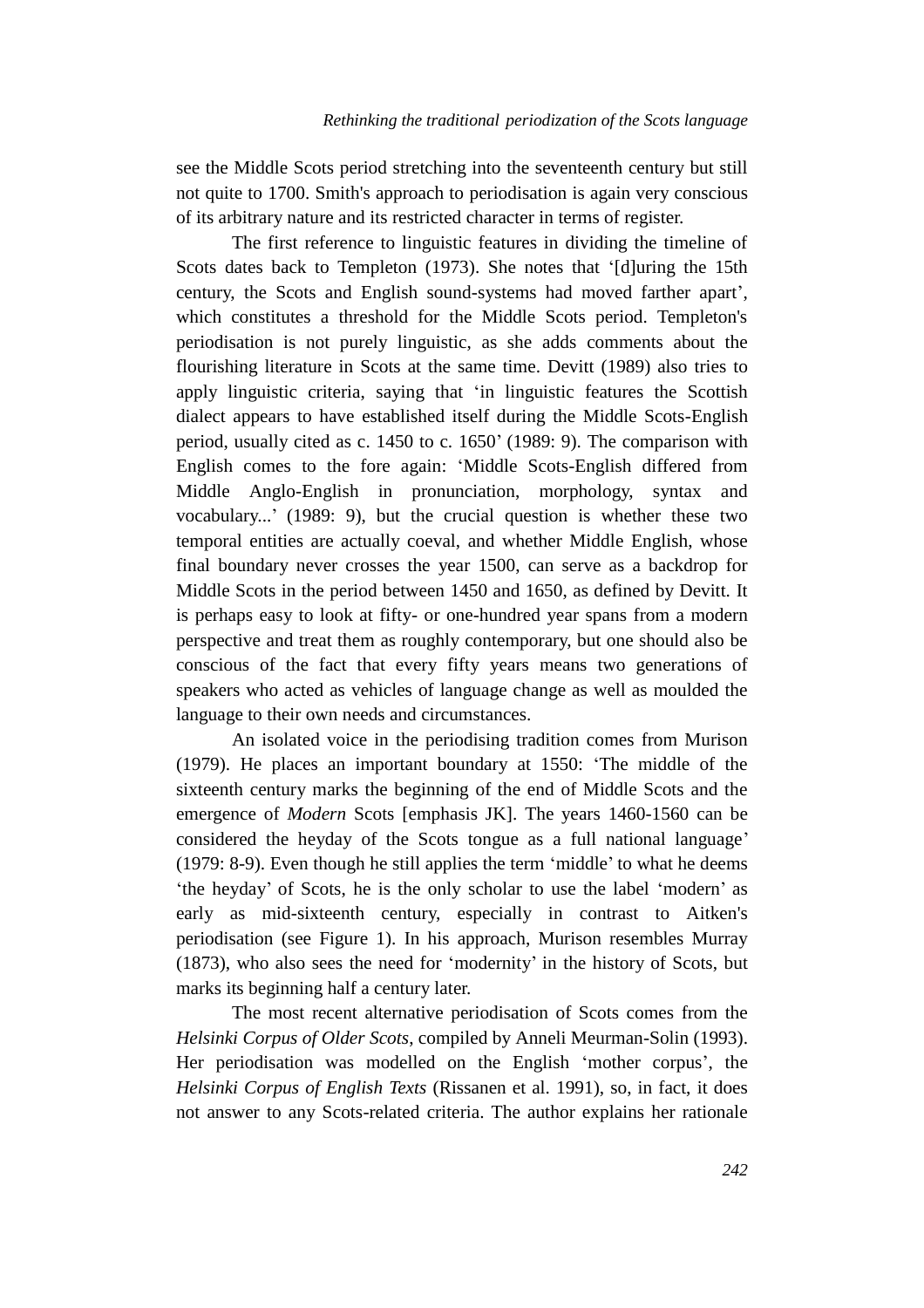thus: 'The principal chronological periods of the corpus do not correspond to the established time periods in the history of Scots.<sup>9</sup> It was considered important to keep the periods chosen for the main corpus, because this would enable the users to broaden the textual basis of their study to Scottish material, for example for purposes of comparison' (Meurman-Solin 1989: 453). As the corpus is built from non-literary texts, the periodisation is not bound by trends in literature and culture but may well be based on other principles. Here, the decision where to place period boundaries was dictated by the fact that the Scots corpus was seen as a complementary resource for the study of English in its regional and textual variants. In her discussion of the four corpus subperiods, Meurman-Solin makes a strong claim that '[w]e can safely use the label Early Middle Scots for the texts of the second period 1500-1570' (1989: 453), which is a different application of this term than Aitken's (see Figure 1) and creates an even more anachronistic picture of sixteenth-century Scots. Still, she does not provide further arguments for this decision.

As the histories of English and Scots are joined by intricate connections, the newest corpus resource, *A Linguistic Atlas of Older Scots* (LAOS, Williamson 2008), also complements a monumental work on English dialects, *A Linguistic Atlas of Late Medieval English* (LALME, McIntosh *et al*. 1986), and aims to represent the dialectal variety of Scots between 1150 (effectively 1380, as written records start only after this date in more substantial quantities) and 1700. In this project, however, the dividing line between the earlier and the later part of the corpus falls at the year 1500, while the author does not use any specific label to refer to the two parts, but rather uses an uncontroversial overall label for the history of Scots covered by the project: Older Scots (*About LAOS*, Accessed October 2012).

The overview of approaches to the periodisation of Scots draws attention to two issues: the choice of register which would represent the Scots language on a timeline, and the relationship between Scots and English, where the latter dictates the choice of the temporal framework. As the aim of the paper is to treat Scots as a linguistic entity with its own history and periodisation, let us now review the extra-linguistic and language-internal criteria which could be applied to a achieve a more consistent picture of the periods in the history of Scots.

 $9$  In a footnote, Meurman-Solin refers to Aitken's (1985: xiii) periodization as the source of the 'established time periods' for Scots.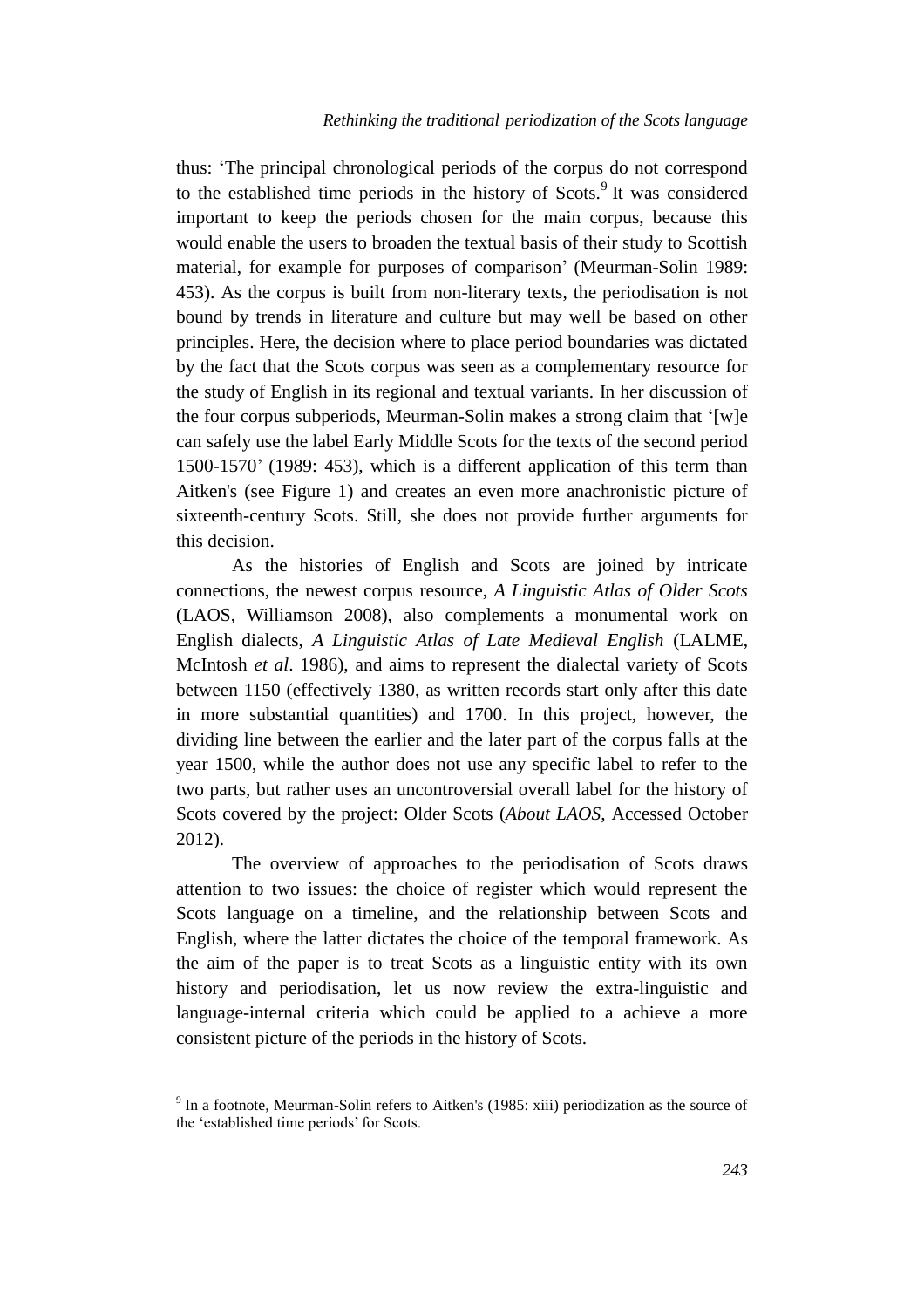# **5 Extra-linguistic criteria and the periods in the history of Scots**

It is quite fitting to start on a critical note when a discussion of language history props itself with arguments from outside its premise. As Malkiel noted in the late 1960s, perhaps a bit sarcastically, it is 'downright inelegant to appeal to extra-linguistic factors' for the periodisation of a language. In fact, he called such an approach a 'pathetic self-delusion' (1969: 534). Still, even the most up-to-date histories of, for instance, English rely on extralinguistic factors for their linguistic timelines, often in a rather arbitrary fashion.<sup>10</sup> There seems to be no escape from looking at language history through the prism of events and developments in the socio-historical milieu whose inhabitants communicated in the language in question. The two subsections below will therefore concentrate on what extra-linguistic factors may contribute to calling a given period 'middle' and 'early modern', and how these factors relate to the history of Scots.

#### **5.1 The 'middle' period**

 $\overline{a}$ 

The term 'middle' invokes unfavourable connotations because it denotes 'a set of times that lies between other times' (Brown 2000: 9), which implies that such a period is positioned between two clear-cut, and perhaps more important periods, the classical antiquity and the revival of humanist ideas. English and Lansing note that Renaissance humanists coined the term 'Middle Ages' for the 'long stagnant, barbaric period between the cultural flowering of Antiquity and its rebirth in fourteenth-century Italy' (2009: 3). Some historians argue that the 'middle' period is a misconception because the shift from the late antiquity to the modern pre-industrial era happened in the twelfth century, while the next 'shattering shift' in how the world worked would happen in the eighteenth and nineteenth centuries with the French and Industrial Revolutions (see Hollister 1992 for a thorough and convincing discussion). Still, others would claim that there is a certain coherence in the Middle Ages, achieved through the Latin Christian civilisation and the use of Latin as the written medium of communication (Brown 2000: 12). In addition, one of the most characteristic inventions of the Middle Ages was the keeping of administrative records (Clanchy 1979).

Since these arguments concern language use, they might help in deciding about the application of the term 'middle' to some stage in the

<sup>10</sup> In his review of the third volume of the *Cambridge history of the English language*, 1476-1776, Bailey (2002) takes issue with the latter date as a purely historical one, with no real linguistic significance.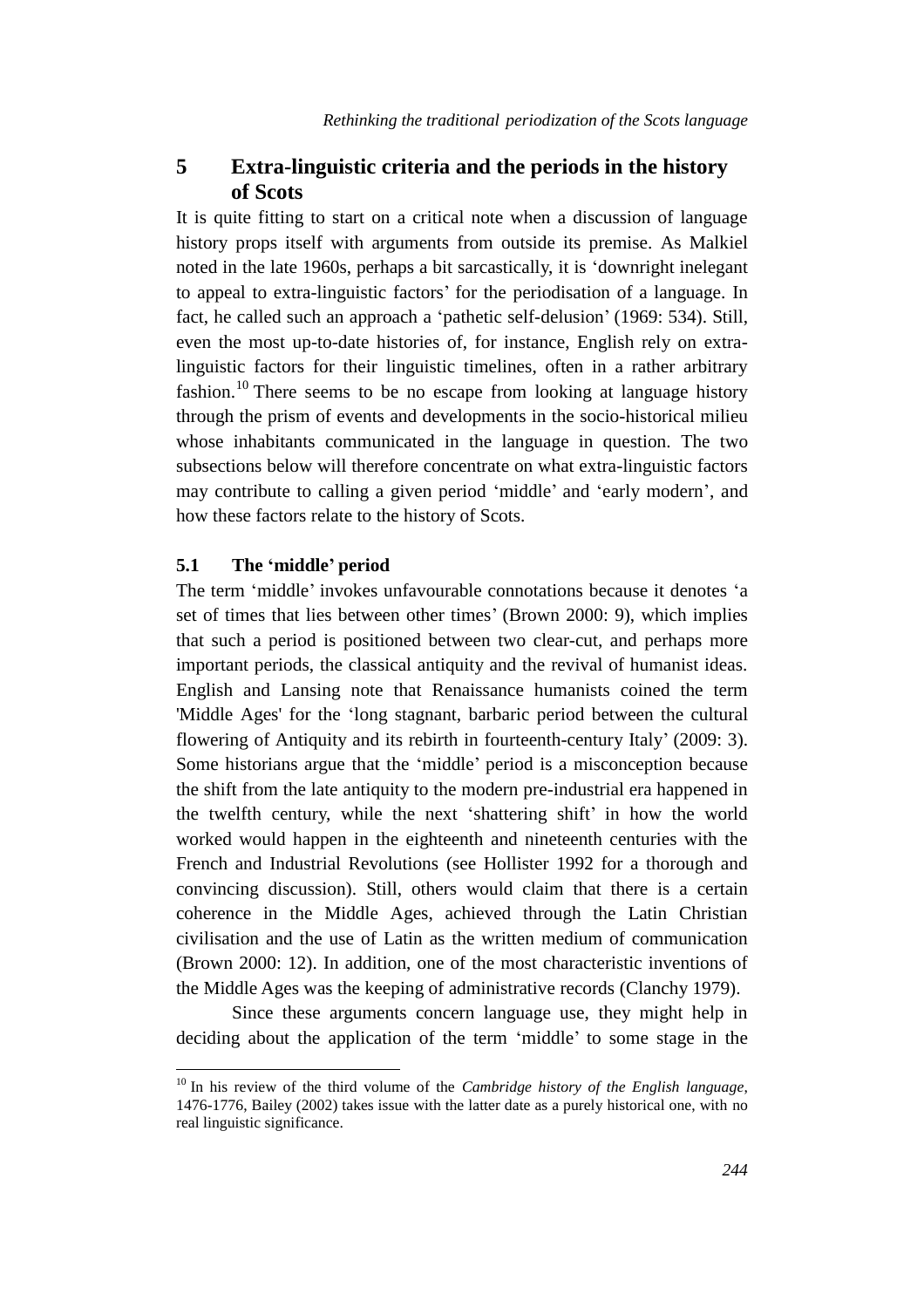history of Scots. The first question to ask would be about the time when the shift from orality to literacy happened in Scotland, especially in the legal and administrative context, to mark the beginning of the 'middle' period. According to Britnell, '[l]egal recording was well established in the kingdom of Scotland during the thirteenth century', similarly in France, while in England it happened earlier, in the late twelfth century (2009: 423). The next question concerns the prevalence of Latin in Scotland. As in the case of Polish mentioned above, the use of Latin in the public domain would support the label 'middle' for the vernacular until Latin ceases to be the major vehicle of formal communication. Leith notices that '[i]n 1390, Scots was first used for parliamentary records; and the laws were translated into it in 1425' (1997 [1983]: 159), so one can look for the waning of the 'middle' period in Scotland in the early fifteenth century.

#### **5.2 The 'early modern' period**

The early modern period is missing from the timeline of Scots altogether (see section 3.1. above). It is then worth asking whether the extra-linguistic criteria applied by historians to early modernity hold ground in Scotland. Let us first consider the political and social context, where the so-called 'new monarchies' (Hollister 1992: 19) emerge to slowly replace the medieval feudal order. The feudal network of dependencies, based on the loyalty of local powerful lords, was inadequate to raise enough money for new, perpetual wars and for the 'appearance of consolidated territory' (Zmora 2001: 11). In the Scottish context, it was the Stewart dynasty that was responsible for the gradual, albeit eventful and challenging, consolidation of the Scottish state. Bingham (1974) portrays the rule of the Stewarts from the late fourteenth century until the Union of the Crowns as full of unexpected turns and difficulties, regardless of which the rulers managed to act as equal players with powerful continental and English monarchs. Changes in warfare and the advent of gunnery have also been put forward as markers of the modern era (Brown 2000). In Scotland, already James II (1430-1460) was a great enthusiast of guns; the famous bombard Mons Meg at the Edinburgh Castle remains a token of the king's modern interests.

Another symptom of early modernity was the growth of urban centres and a new model of trade: from exchanging goods to an economy based on money and profit (Hollister 1992: 15). Scottish burghs grew steadily in number from the late thirteenth century onwards (McNeill and MacQueen 1996: 196-198, 212-214, 231-236) and constituted important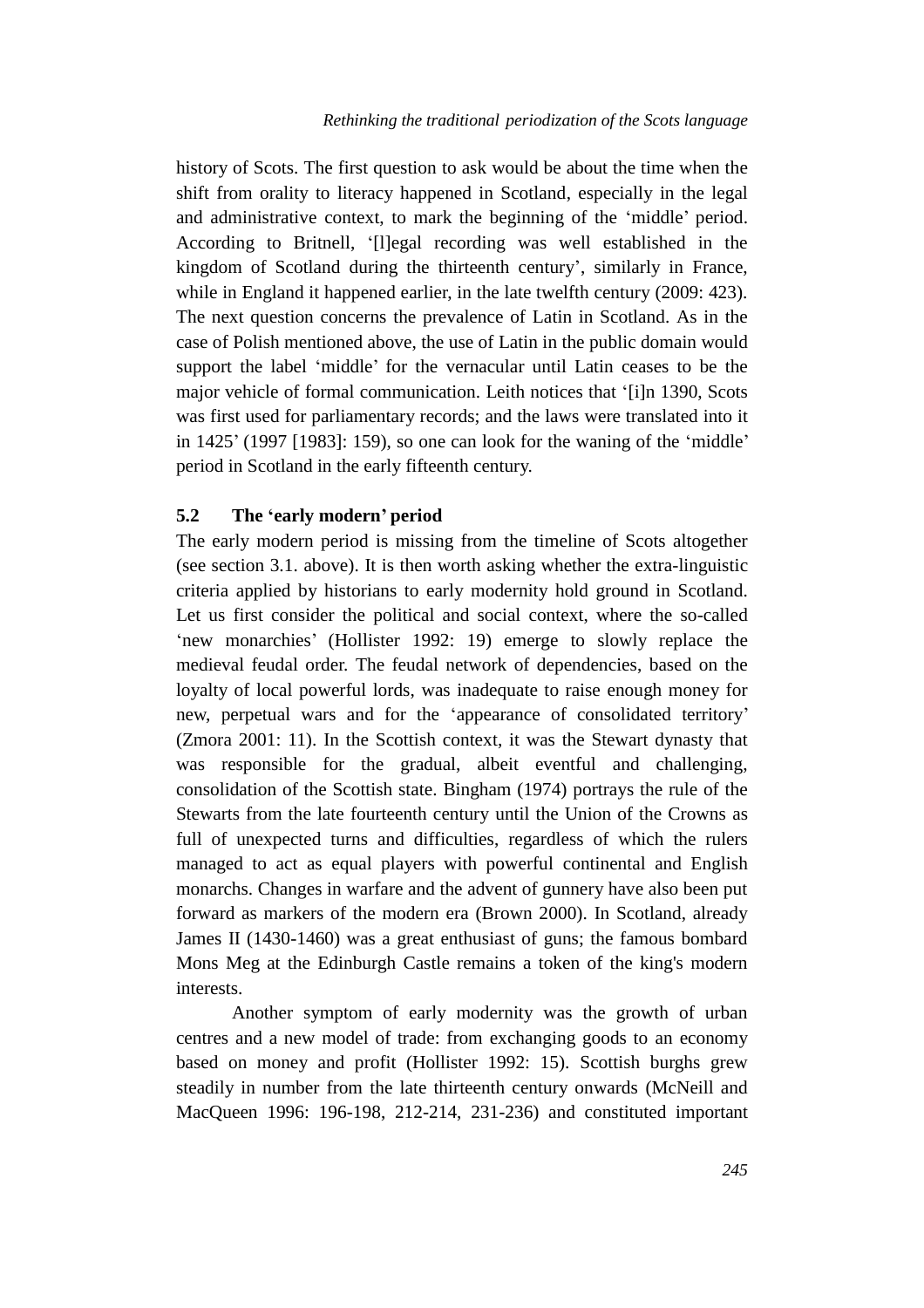commercial centres and sources of income for the crown. Because of their role in generating profit and a strategic geographic position along the coast, at important trade routes or transport tracks, they were also key players in domestic and foreign politics, having a say in the Scottish parliament as one of the Three Estates (Walker 1990: 225).

Modernity is interpreted as a period marked by the broadening of human horizons, both in the religious context of the Protestant Reformation, and in the more physical sense of geographical discoveries and colonisation. In fact, the key figure of the Scottish Reformation, John Knox, led an intense dialogue with the reformers in England and on the continent (Reid 1988, Farrow 2004), which placed Scotland within the perimeter of farreaching socio-political consequences of the Reformation spanning the whole of Europe. Similarly, the colonising ventures of the United Kingdom really took off in the early seventeenth century, under the auspices of James VI of Scotland (and I of England), and their consequences were felt throughout the island, e.g. in the form of such novelties as tobacco. There is little ground, therefore, to quote these extra-linguistic conditions in the discussion of early modern English, and to overlook their relevance for the Scots language.

A phenomenon which bridges extra-linguistic and linguistic symptoms of early modernity is the introduction of the printing press and growing literacy (Eisenstein 1979). In addition to the Education Act of 1496, by the end of the fifteenth century there were already three universities in Scotland: St Andrews, Glasgow and Aberdeen, and one more was to be established in Edinburgh in the 1580s. Edinburgh was also the venue of early Scottish printing, where Chepman and Myllar's press was set up in 1507 with the personal involvement of the Scottish monarch, James IV (Mann 2000: 127). In this respect, sixteenth-century Scotland comes across as no less an 'early modern' country than its contemporary southern neighbour. Admittedly, '[s]everal of the first printers in Scotland were Englishmen or trained in England' (McClure 2000: 103), which contributed to the slow introduction of anglicised spellings into Scots writings. Standardisation of spelling can in itself be treated as a token of early modernity, regardless of the direction of convergence, be it on a foreign or a domestic model.

Finally, the spread of humanist ideas and the new trends in arts count as symptoms of early modernity. As noted in all periodisations of the Scots language presented in section 3, the Renaissance culture in Scotland had its own 'golden age' in the sixteenth century. Görlach notes that in terms of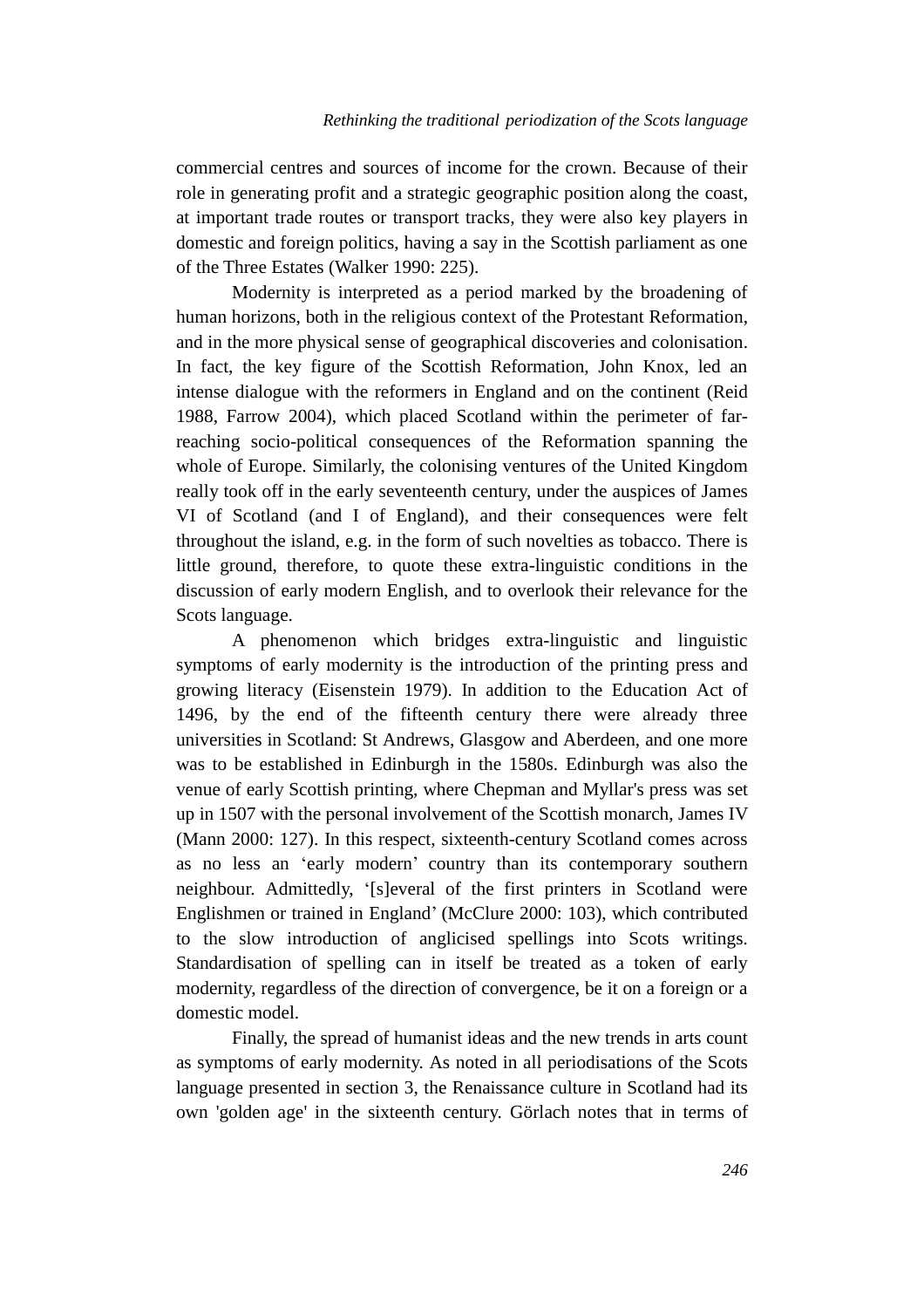reactions from the outside to the Scottish literature of the time: 'wherever [contacts between English and Scottish writers] were established, there does not appear to have been any feeling of superiority in English authors. They seem to have treated Scottish authors as different, but equal, and it is doubtful how far they regarded their products to be in a different language' (2001: 184). One may agree with Jack (1997) that Scottish makars, active at that time, were 'poised uneasily between Middle Ages and Renaissance, scholasticism and humanism' (1997: 230). Their works, however, are examples of original literature, conscious of the wider European context, and drawing on vernacular resources for themes and linguistic tools. This brings us back to the problem of language labels: did the makars write in a 'middle' variety, as Aitken and others would have it, or perhaps the label should be different? The next section will approach this problem from a purely linguistic angle.

# **6 Linguistic criteria and the periods in the history of Scots**

Scots is a Germanic language. Its history is parallel to the histories of other related languages, especially English, which is the closest relative, spreading from the same Old English dialectal roots (although from different geographical foci) (McClure 1994: 23-24). In order to devise a periodisation of Scots on the basis of consistent linguistic criteria, which has not been attempted so far, it is necessary to consider the principles which underlie other periodisations for Germanic languages, English being the most relevant example. Germanic timelines date back to the work of Neogrammarians in the nineteenth century and are typically devised as tripartite frameworks. Fisiak (1994: 47-48) presents a useful summary: '[s]ince early 1870's [...] the history of English has been divided into three basic periods [...], i.e. Old English, Middle English, and Modern English', similarly to the model designed for German by Jacob Grimm. The most influential division of the history of English dates back to Sweet (1874), who justified his periodisation on the basis of the form of the inflectional endings: full endings in the Old English period, levelled endings in the Middle English period, and lost endings in the Modern English period (Fisiak 1994: 49). Sweet was very much conscious of the fact that what he was describing was a history of only one selected dialect of English. Moreover, his division was rooted in the philological tradition, which treats language as an inseparable part of literature, and *vice versa*. Hence, each period in Sweet's history of the language was linked to the names of core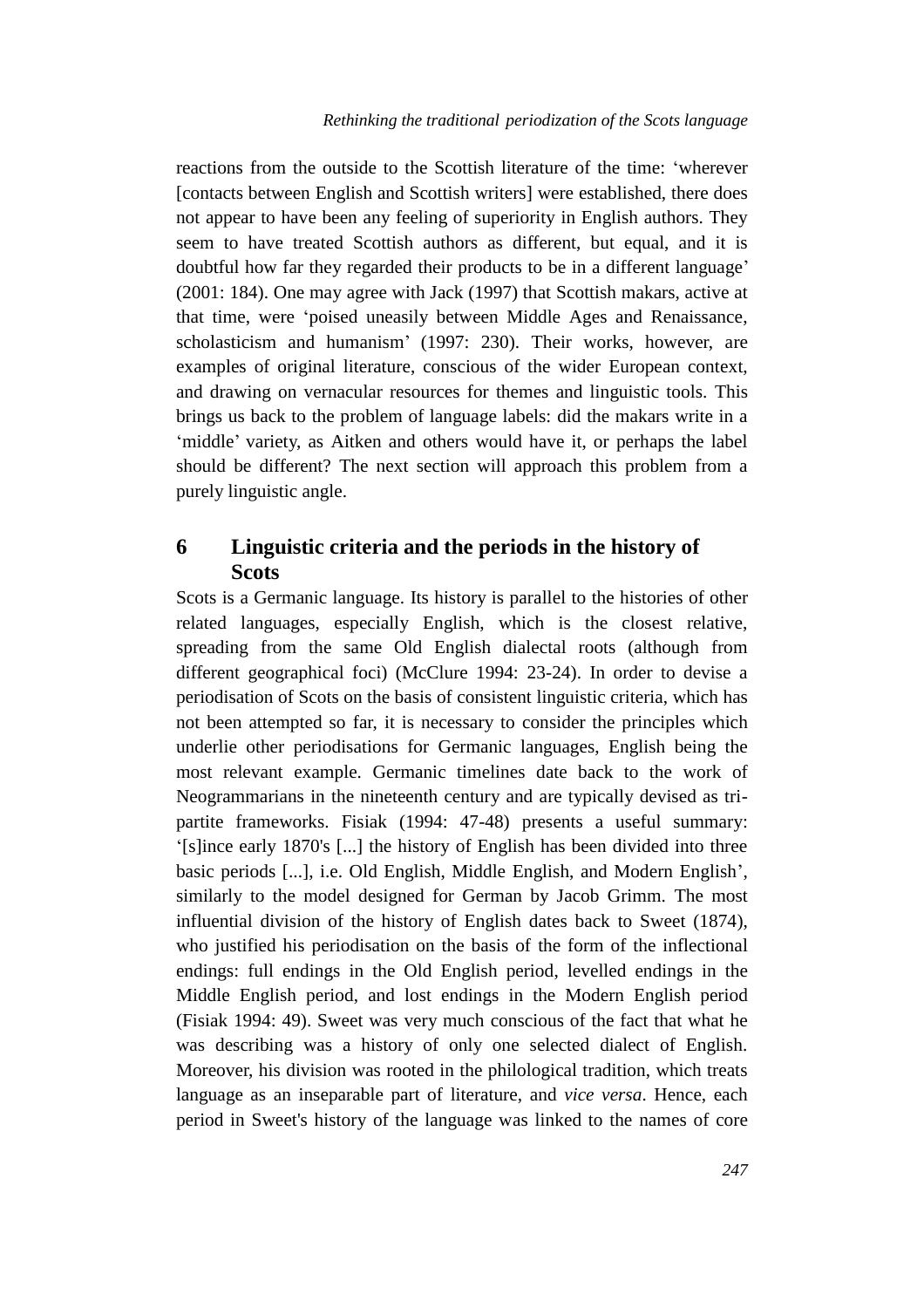literary representatives of a given period (the English of Alfred, the English of Layamon, the English of Chaucer, etc.). Even though current historical linguistics no longer relies on philological studies of literary texts, Sweet's tripartite division with transition periods 'is not far from the view held by many today' (Fisiak 1994: 48).

#### **6.1 The 'middle' period**

From the linguistic point of view, if we assume after Sweet that the periods described with the adjective 'middle' represent a certain transitional stage between the complex inflectional Old English dialects and their typologically different modern descendants (Fisiak [1968] 2004; for a comparison of several Germanic language-states according to the degree of structural archaism, see Lass 2000), then 'Early Middle Scots' in Figure 1 (1450-1550) is, in fact, more advanced in this typological shift than its contemporary southern neighbour. The loss of /ə/ in final syllables had a regularising effect on the complex nominal and verbal paradigms. It is important to note after McClure (1994) that the reduction of verb morphology and the shift from strong to weak paradigm 'began earlier and proceeded more rapidly and more systematically than in southern English' (McClure 1994: 54). Some important changes had even taken place by the late fourteenth century, and the situation was similar in the nominal declensions. Clearly Scots was ahead of any changes which had in the end resulted in the 'middle' form of English, so it could be argued that the 'middle' period in Scots started earlier and may have finished quicker than in English.

Other criteria for the 'middle' period in the history of English include the loss of phonemic length contrast (Stockwell and Minkova 1994). This development is not relevant for Scots, as length contrast has been kept in this language and still exists today (on the Scottish Vowel Length Rule, see Aitken 1981). One more phonological argument is the inception of changes in long vowel quality, which form the Great Vowel Shift. Again, Scots was affected by these changes in a different manner and to a different degree than English, but the change was contemporaneous in both languages. On these grounds there is no reason to assign different labels to English and Scots during the period in question. The final criterion for a 'middle' period is lexical in nature and concerns the impact of French and Scandinavian vocabulary, which changed the Anglo-Saxon character of the English lexicon into a less homogenous inventory. The same can be said about Scots, albeit for different reasons. Scotland never experienced a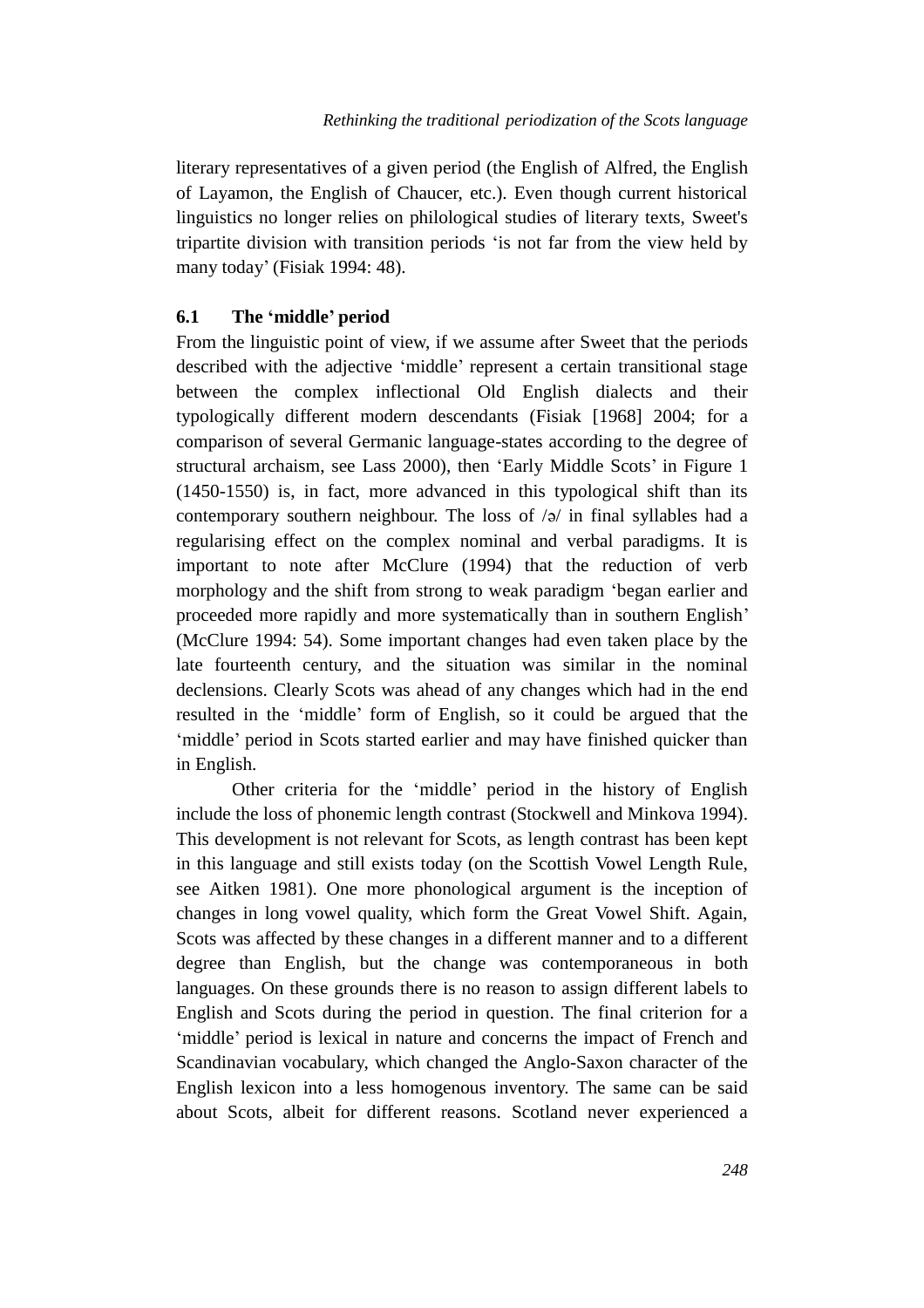forced implementation of French in the official sphere. The contact with French was prompted by the spread of feudalism from Normanised England and by the political alliance with France against that very neighbour. When it comes to the Scandinavian influence, trade and the proximity of the Lordship of the Isles, ruled by the descendants of the Vikings until its absorption into the Scottish kingdom in 1493, prompted the influx of many vocabulary items which are limited to Scotland. The reasons for language contact and its outcomes are, therefore, different, but still this criterion for a 'middle' period holds for Scots, too.

#### **6.2 The 'early modern' period**

The traditional approach to periodising Germanic languages would see the 'modern' period as the time of limited or lost inflections. In view of the arguments included above, it would then seem justified to grant the 'early modern' status to Scots around the end of the fourteenth century; in the first extant literary works, like the *Brus*, the inflections are clearly regularised, both in the nominal and in the verbal paradigms. Compared with contemporary southern English poems, e.g. the *Canterbury Tales*, the language comes across as less archaic in its structure. On the other hand, scholars such as Grant (1902) talk about the *Brus* or the alliterative poems as linguistically forming a continuum with northern English dialects. Perhaps it would be justified more to talk about an 'early modern' type of Scots once it separates itself from these northern English connections in the mid-fifteenth century. This development would then constitute the watershed between the 'middle' and the 'early modern' period. Templeton's (1973) discussion supports this scenario. She calls upon phonological criteria, saying that '[d]uring the 15th century, the Scots and English soundsystems had moved farther apart' (1973: 7). The emancipation of Scots from the northern dialectal continuum was also prompted be the rise of national consciousness and the need for a national written medium. 'As far as the *written* language was concerned [...] the dialect continuum which had characterised the entire Middle English period was effectively gone; and in its place was a pair of mutually remote dialects each serving as the language of government, administration and letters in its own kingdom' (McClure 2010: 100, emphasis original).

Standardising linguistic trends constitute a very important symptom of early modernity. In his critique of the periodisation in *CHEL*, Norman Blake has argued that the 'middle' period ends when standardising forces start operating, which is why he postulated 'absolute limits' of Middle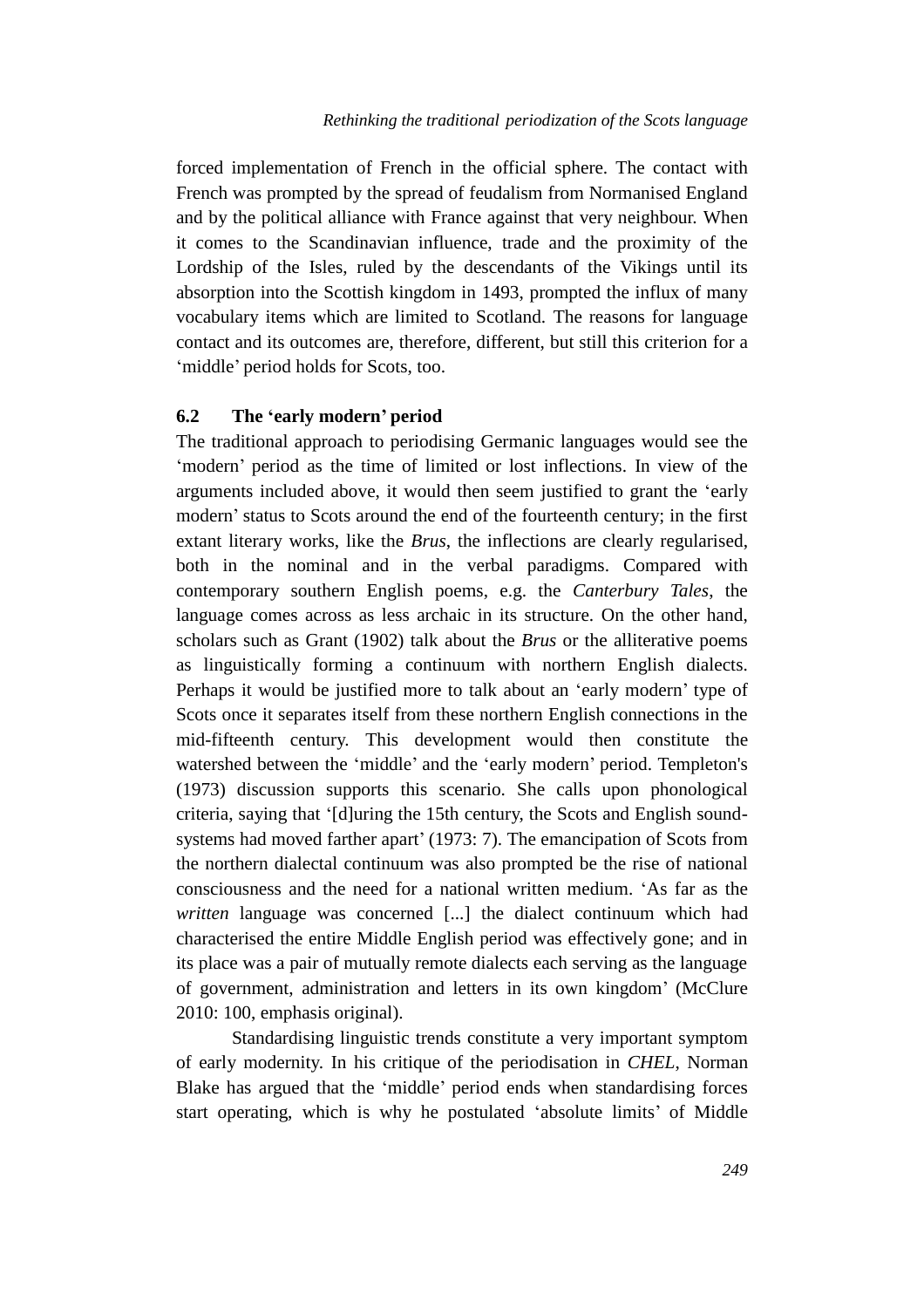English at 1150 and 1400 (1994: 42). In other words, until there is a multidialectal linguistic situation, this is a 'middle' period; when notions of standardisation start appearing, the term 'early modern' gains currency. Smith notices this development in Scots in his overview of the language, but applies traditional Aitken's labels: '[d]ialectal diversity, which seems to have been a feature of Early Scots, seems to have been muted for communicative reasons as the Middle Scots period progressed' (2000: 165). McClure makes a similar observation: '[T]hough Middle Scots texts show extreme linguistic diversity among contrasting literary styles and registers [...] and considerable individual variations in orthographic practices [...], scribal evidence for regional dialect variations is much less than might have been expected' (McClure 1994: 60). One should ask why not use the same labels as those applied to English in exactly the same conditions: 'middle' for the period of unsuppressed dialectal diversity, 'early modern' for the period of incipient standardisation. Even if we treat anglicisation of Scots as its standardisation, as Devitt (1989) proposes (see also MClure 2010: 102-103 and section 5.2 above), then at least the period from 1560 onwards would be a good candidate for the early modern era.

The level of language whose standardisation often marks out the early modern period is spelling. I would like to start at the graphetic level and pay attention to the scribal hands employed in Scotland. It appears that no distinction in hand was found between the official and non-official context before the sixteenth century. Simpson argues that '[t]he lack of specialised scripts among government clerks may reflect the less sophisticated and less departmentalised administrative system of medieval and early modern Scotland' (2009: 6). Nevertheless, in the sixteenth century italic hand was adopted by Scottish scribes, and a very characteristic secretary hand emerges in Scotland around 1520-1530, just as it does in England (Simpson 2009: 14-15).

At the graphemic level, which concerns the choice of symbols and their arrangement to represent specific sounds in a language, it is important to bear McClure's observation in mind, that '[n]either Scotland nor England had a standard writing system in the fifteenth or early sixteenth century' (2003). Moreover, the emergent Scottish spelling conventions were specific to the Scots language, highlighting its independent nature. As Kniezsa puts it, '[b]y the end of the 15th century Scottish writing developed its characteristic system, which clearly set it apart from any other writing, not only southern English ... but also the notational habits of the neighbouring northern English areas' (1997: 638). The consciousness of the separate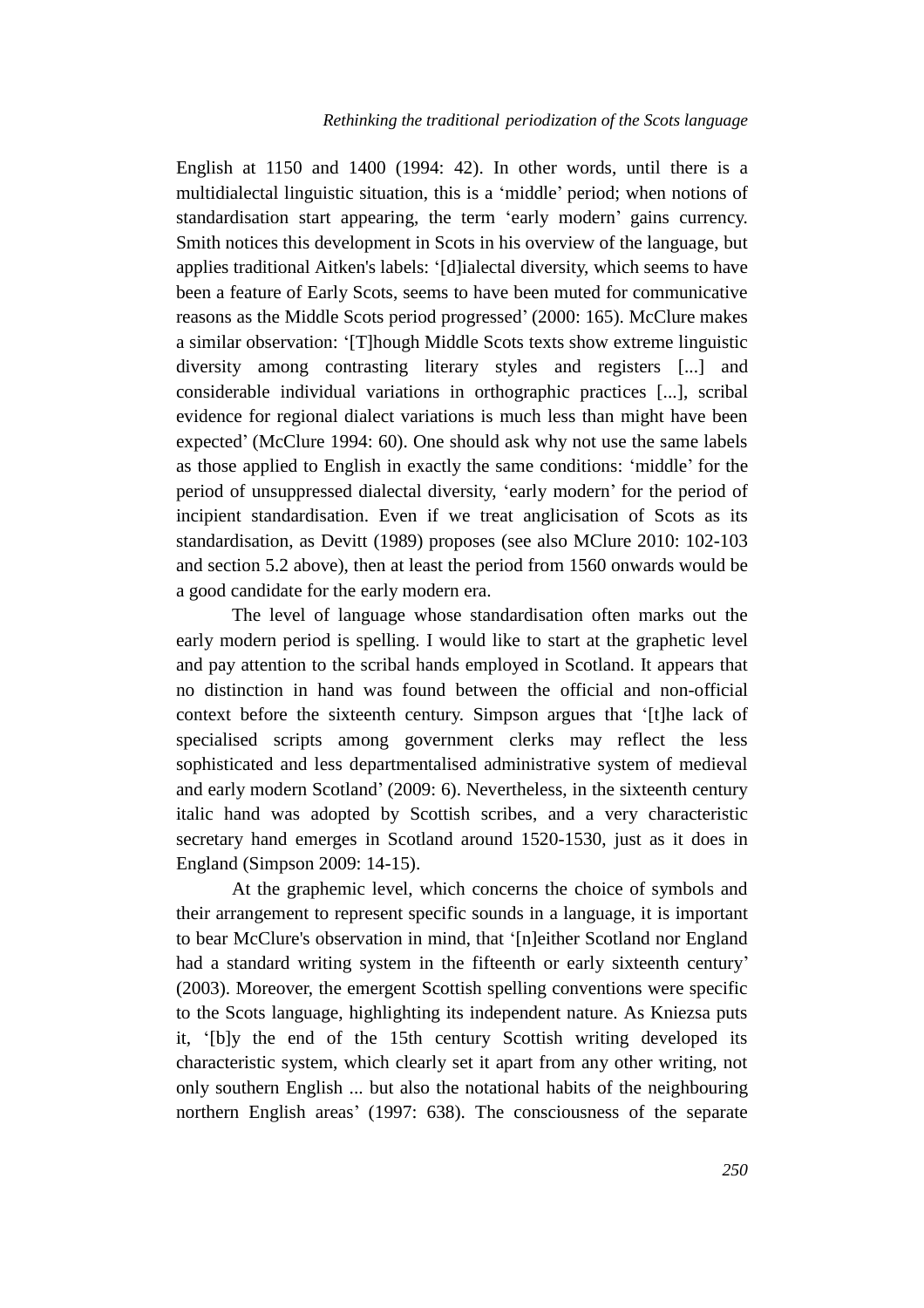character of Scots spelling conventions grew in strength as the time progressed. If someone wanted to break out of this pattern in the late sixteenth century, like John Knox  $(21512-1572)$  tried to do, <sup>11</sup> he would open himself to severe criticism. Ninian Winzet, in fact, ''threatens' to *write* in Latin in order to find a common language with Knox' (Kniezsa 1997: 642, emphasis original).

Apart from standardising trends in form, the elaboration of function is often called upon as a symptom of the early modern period. This is where the Scots language of the fifteenth and sixteenth centuries clearly excels, as admitted in all histories and descriptions of this language. Both Lass (1987) and McClure (1994) concede that Scots in the second half of the fifteenth century achieved a status of a national norm, 'as close as metropolitan English to developing standard written form [...]', and kept it at least till the mid-sixteenth century. Smith observes that 'Scots developed an elaborated language, i.e. a variety which could be used in more than one register' (2000: 164): the Scottish Parliament started to legislate in 'Early Scots rather than Latin' in 1398, administrative records were kept in the vernacular, correspondence at home and abroad was written in Scots (Horsbroch 1999), and unique literature flourished. Perceptions of Scots as a token of national identity and an adequate medium for all purposes, literary and utilitarian, had also crystallised. Gavin Douglas, who is recognised as the first writer to use the label *Scottis* for the language of his poetry, 'signalled a radically new perception of it by proclaiming his work to be *writtin in the langage of Scottish nacioun*, and this to be a different language from what he called *Sudron*' (McClure 2010: 101).

In his influential introduction to the *Concise Scots Dictionary*, which has served as the point of departure for the present paper, Aitken formulates the same observation: Scots at that time 'became the principal literary and record language of the Scottish nation, having successfully competed in this function with Latin. Hence in the later fifteenth and the sixteenth centuries there were two national languages in use in Britain, metropolitan Tudor English in the kingdom of England, and metropolitan Older Scots in the kingdom of Scotland' (1985: x). The label for the 'Tudor English' in language histories is, of course, 'early modern'. The traditional label for contemporary Scots becomes anachronistic in comparison.

<sup>&</sup>lt;sup>11</sup> Kniezsa shows that Knox's use of English spellings was not consistent: 68% of his spellings were regionally unmarked, 13% were Scots, and 18% – Suthron (1997: 642). It is interesting that less than one fifth of spellings from outside the familiar pattern was enough to give his writings a foreign flavour.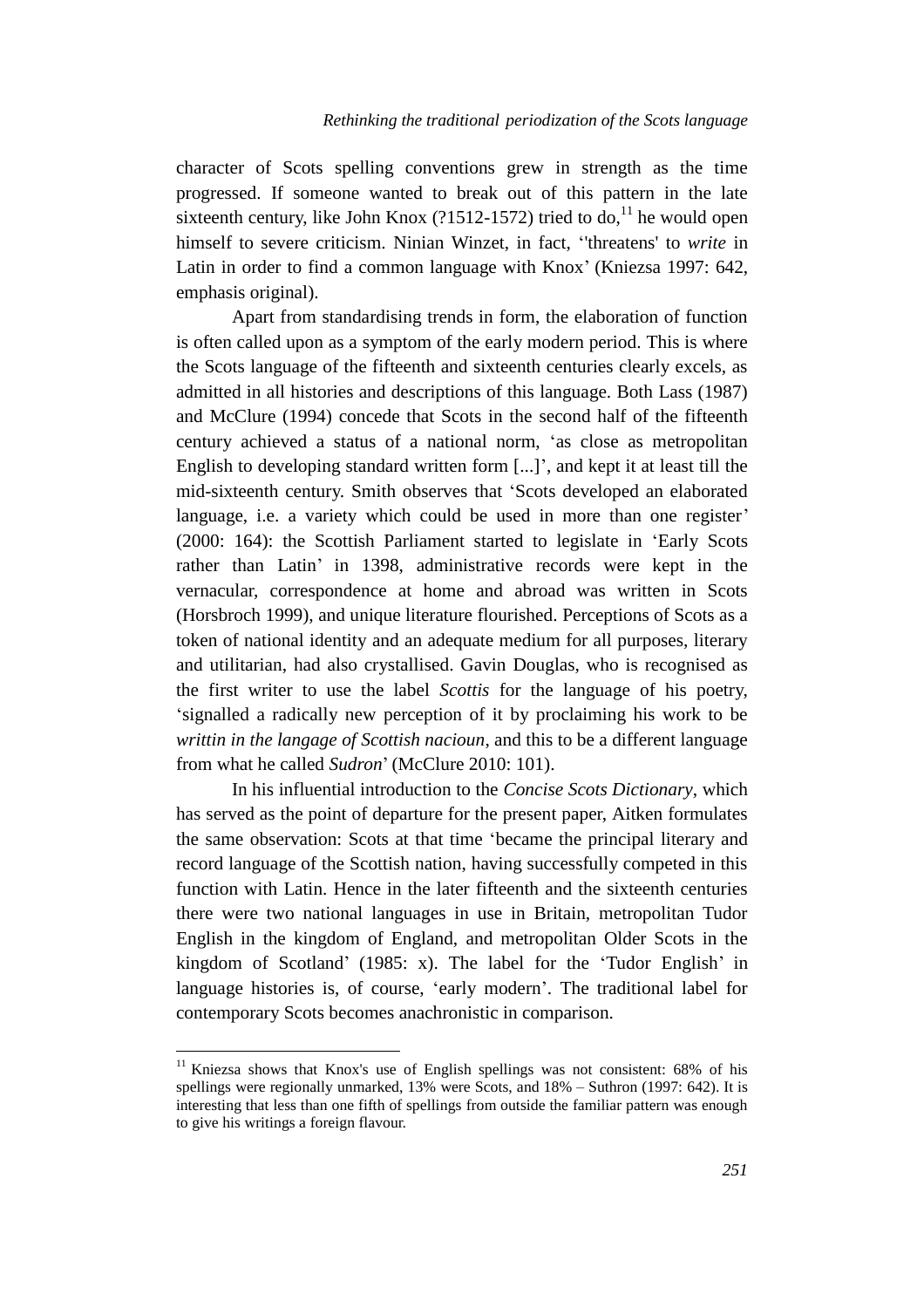# **7 A revised periodisation of the Scots language: Two proposals**

In light of the arguments presented above, I would like to argue that a change in nomenclature for the history of the Scots language should be considered. The outset is uncontroversial: we start with the Old Northumbrian dialect, and the boundary between this stage and what was to come afterwards may well be kept at 1100. Between 1100 and 1375 there are no substantial literary writings in Scots, which has initially inspired the label 'Pre-literary Scots'. Since the present proposal tries to assess the forms and functions of Scots not only on the basis of literary texts, we might want to consider the existence of snippets of Scots in non-literary documents.<sup>12</sup> Then the label 'early middle Scots' or 'early Scots' could be employed for the period between 1100 and 1375, with the proviso that the dialectal continuum with northern English dialects was still the case.

After the appearance of more textual material, there are two ways of conceptualising the timeline of Scots. The first option would be to treat the period between 1375 and 1450 as Middle Scots, and the one between 1450 and 1550 as Late Middle Scots. The next period, 1550 to 1700, when the slow anglicisation becomes visible, could be called Early Modern Scots, which to some extent reflects the extra-linguistic circumstances (Figure 2; see, however, the next paragraph).

|                     | 1100 | 200                | 1300  | 1400                   | 1500                 | 1600                      | 1700            |
|---------------------|------|--------------------|-------|------------------------|----------------------|---------------------------|-----------------|
| Old<br>Northumbrian |      | Early Middle Scots |       | Middle<br><b>Scots</b> | Late Middle<br>Scots | <b>Early Modern Scots</b> | Modern<br>Scots |
|                     |      |                    | Older |                        | <b>Scots</b>         |                           |                 |

#### **Figure 2 – A new timeline for the Scots language – Proposal 1**

In fact, this division goes hand in hand with Murison's claim that the threshold between 'middle' and 'modern' Scots falls in the mid-sixteenth century (1979: 8). The label 'early modern' seems to be more appropriate,

 $12$  A similar situation can be observed in England where there is a gap of more than one century in the textual presence of English dialects after 1100, as a long-term result of the Norman Conquest. Current research has shown that administrative documents and other non-literary texts may yet shed new light on the presence and forms of the English language in that period (Da Rold et al. 2010). Be that as it may, the label of 'early middle English' has never been denied applicability just because no literary texts survive from this period.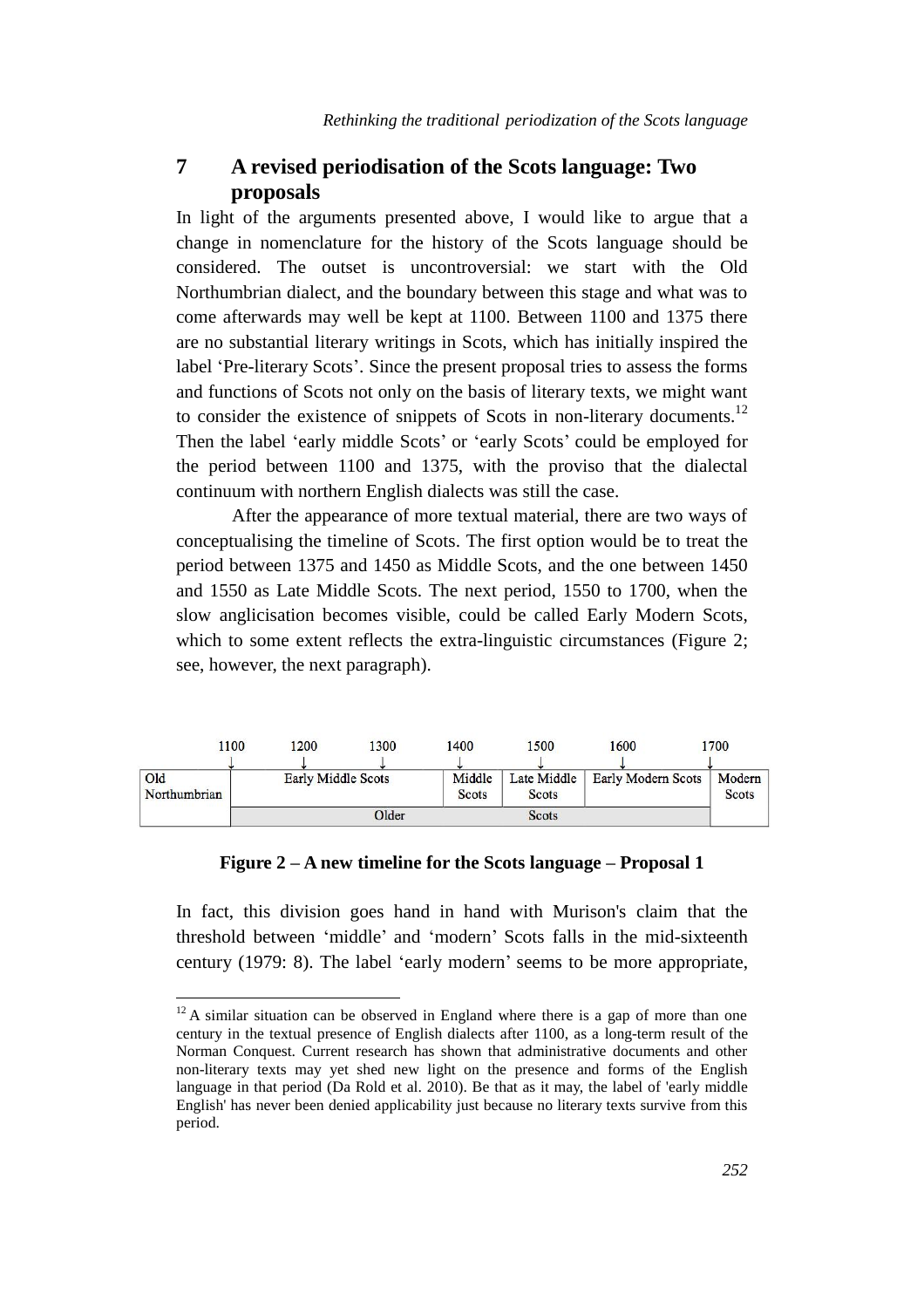though, considering McClure's observation that for Modern Scots the 'essential factor' is 'the absence of any officially recognised standard or sociolinguistic norm – that place being held by Scottish standard English' (McClure 1994: 62). Therefore one can treat the year 1700 as the caesura after which the situation described by McClure can be observed, and the adjective 'modern' is in place.

Still, this timeline does not fully draw on the arguments presented above. After all, the discussion has shown that, in extra-linguistic terms, the medieval milieu in Scotland may be postulated until the mid-fifteenth century, because this is when modernity sets in.

|                     | 1100 | 1200               | 1300  | 1400                   | 1500                                | 1600                                    | 1700                   |
|---------------------|------|--------------------|-------|------------------------|-------------------------------------|-----------------------------------------|------------------------|
| Old<br>Northumbrian |      | <b>Early Scots</b> |       | Middle<br><b>Scots</b> | <b>Early Modern</b><br><b>Scots</b> | Late Scots /<br><b>Transition Scots</b> | Modern<br><b>Scots</b> |
|                     |      |                    | Older |                        | <b>Scots</b>                        |                                         |                        |

**Figure 3 – A new timeline for the Scots language – Proposal 2**

Moreover, linguistic criteria support this division. Scots shows features of the 'middle' period up to around 1450, and after this date it can be objectively described as an early modern type of a Germanic language, with a loss of inflection, a standardising spelling system and elaborated communicative functions. Without looking at what was to happen next, the history of Scots does not lag behind the history of English in any respect, and does not justify anachronistic labels (Figure 3). Of course, after 1560 comes a period of gradual anglicisation of Scots, and after 1603 Scots becomes limited in its communicative functionality. This is why the period between 1560 and 1700 could be labelled with a new term, for instance 'late Scots' or 'transition Scots', which would capture the progressive diluting of the standardising Scots back into the form of dialects, be it written or spoken, in the period called Modern Scots. Admittedly, the history of forms and functions of Scots between the Unions (1603-1707) is yet to be written, but given the evidence from non-literary and utilitarian usage, as well as diasporic contexts (Horsbroch 1999), the position of Scots in the seventeenth century may not be as easily dismissed as it has been so far.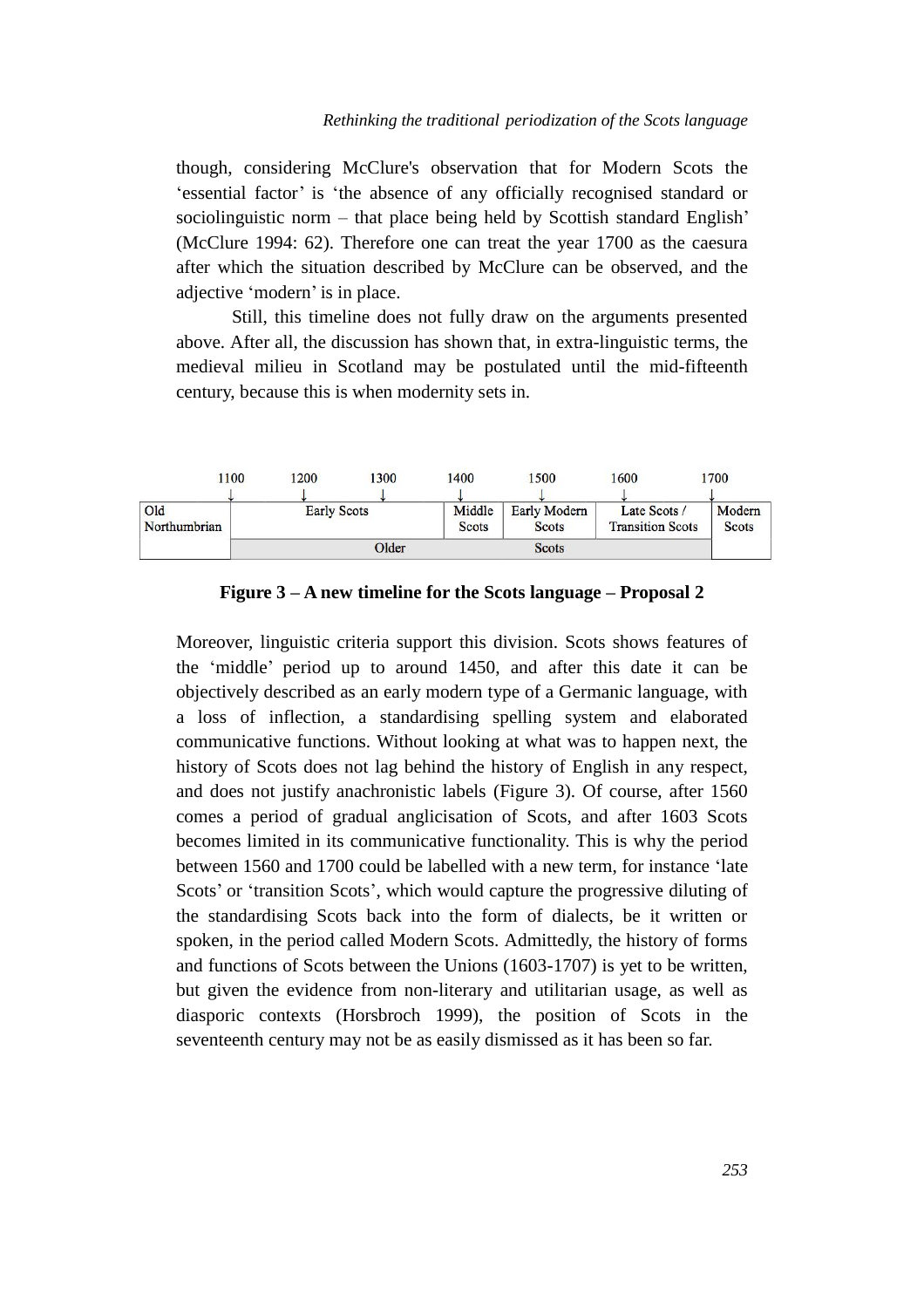### **8 Final remarks**

In his thought-provoking paper, Costa (2009) argued that the 'histories' of Scots were, to a large degree, developed in a period when one had to justify the status of this language and explain its place on the map of language variation in the British Isles. The linguistic history of Scots, together with its traditional periodisation, can be placed among the narratives created in the ideological climate of the past. In the teens of the twenty-first century the situation is much different, and there is a need for a new 'narrative whole', as Topolski would have it. The status of a language for Scots is not disputed, and the public recognition of both its heritage and its present forms and functions is growing. This is why we should approach old questions with new eyes, or ask the questions which have not been asked simply because the answers were taken for granted, or formed a traditional account. A few years back, to question the traditional account would mean to destroy a certain ideological agreement. Today we may resort to objective criteria for a linguistic periodisation of Scots, aiming to represent the history of this language in its own right, with appropriate consideration of the linguistic situation south of the border, and with due attention paid to both extralinguistic and language internal factors. The nature of periodisation itself stays elusive and the boundaries between periods arbitrary. It remains to be seen whether the advantages of designing a criteria-driven timeline will prompt scholars to welcome a new conceptualisation of the history of Scots.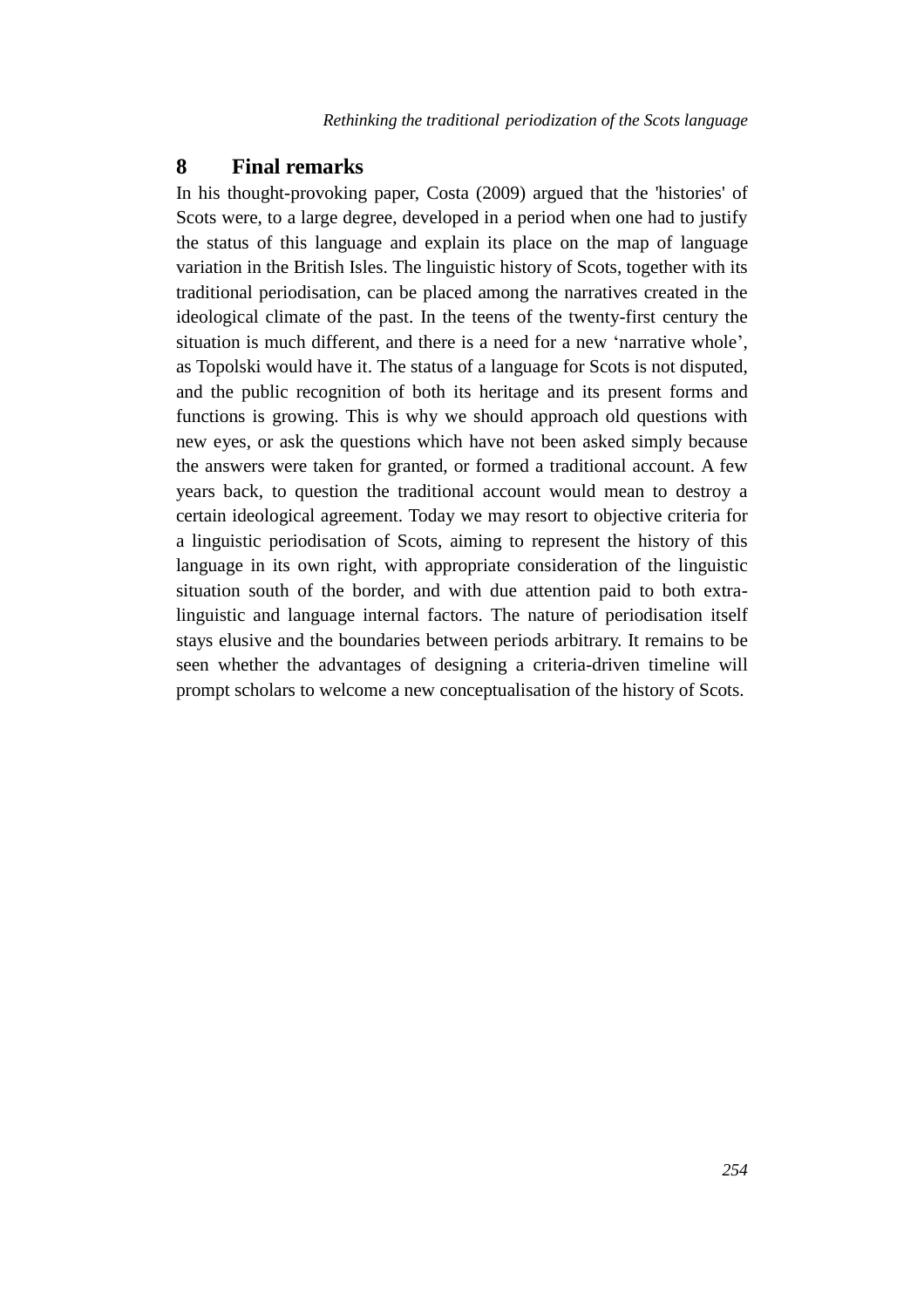# **References**

*About LAOS*. [Accessed October 2012]

<http://www.lel.ed.ac.uk/ihd/laos1/front\_page/about\_laos1.html>

- Agutter, Alex. 1990. 'Restandardisation in Middle Scots'. In Adamson, Sylvia, Vivien Law and Susan Wright (eds.) *Papers from the 5th International Conference on English Historical Linguistics*. Amsterdam: John Benjamins. 1-11.
- Aitken, A.J. 1981. 'The Scottish Vowel Length Rule'. In Benskin, Michael and M. L. Samuels (eds.) *So meny people longages and tonges: Philological essays in Scots and medieval English presented to Angus McIntosh*. Edinburgh: Edinburgh University Press. 131-157.
- Aitken, A.J. 1982. 'Bad Scots: Some superstitions about Scots speech'. *Scottish Language* 1: 30-44.
- Aitken, A.J. 1985. 'A history of Scots'. In Robinson, Mairi (ed.) *The concise Scots dictionary*. Aberdeen: Aberdeen University Press. ix-xvi.
- Bailey, Richard W. 2002. Review of CHEL. *Language* 78/3: 565-569.
- Bentley, Jerry H. 1996. 'Cross-cultural interaction and periodization in world history'. *The American Historical Review* 101/3: 749-770
- Bingham, Caroline. 1974. *The Stewart kingdom of Scotland, 1371-1603*. London: Weidenfeld and Nicolson.
- Blake, Norman. 1994. 'Premises and periods in a history of English'. In Moreno Fernández, Francisco, Migual Fuster and Juan Jose Calvo (eds.) *English historical linguistics 1992*. Amsterdam/ Philadelphia: John Benjamins. 37-46.
- Britnell, Richard. 2009. 'Bureaucracy and literacy'. In Lansing, Carol and Edward D. English (eds.) *A companion to the medieval world*. Oxford: Wiley-Blackwell.
- Brown, Warren C. 2000. 'What's 'Middle' about the Middle Ages?'. *Engineering and Science* 2: 9-17.
- Bugaj, Joanna. 2004a. 'Middle Scots as an emerging standard and why it did not make it'. *Scottish Language* 23: 19-34.
- Bugaj, Joanna. 2004b. *Middle Scots inflectional system in the south-west of Scotland*. Frankfurt a/Main: Peter Lang.
- Carruthers, Gerard. 2009. *Scottish literature*. Edinburgh: Edinburgh University Press.
- Carter, Ronald and John McRae. 2001 [1997]. *The Routledge history of literature in English. Britain and Ireland*. London / New York: Routledge.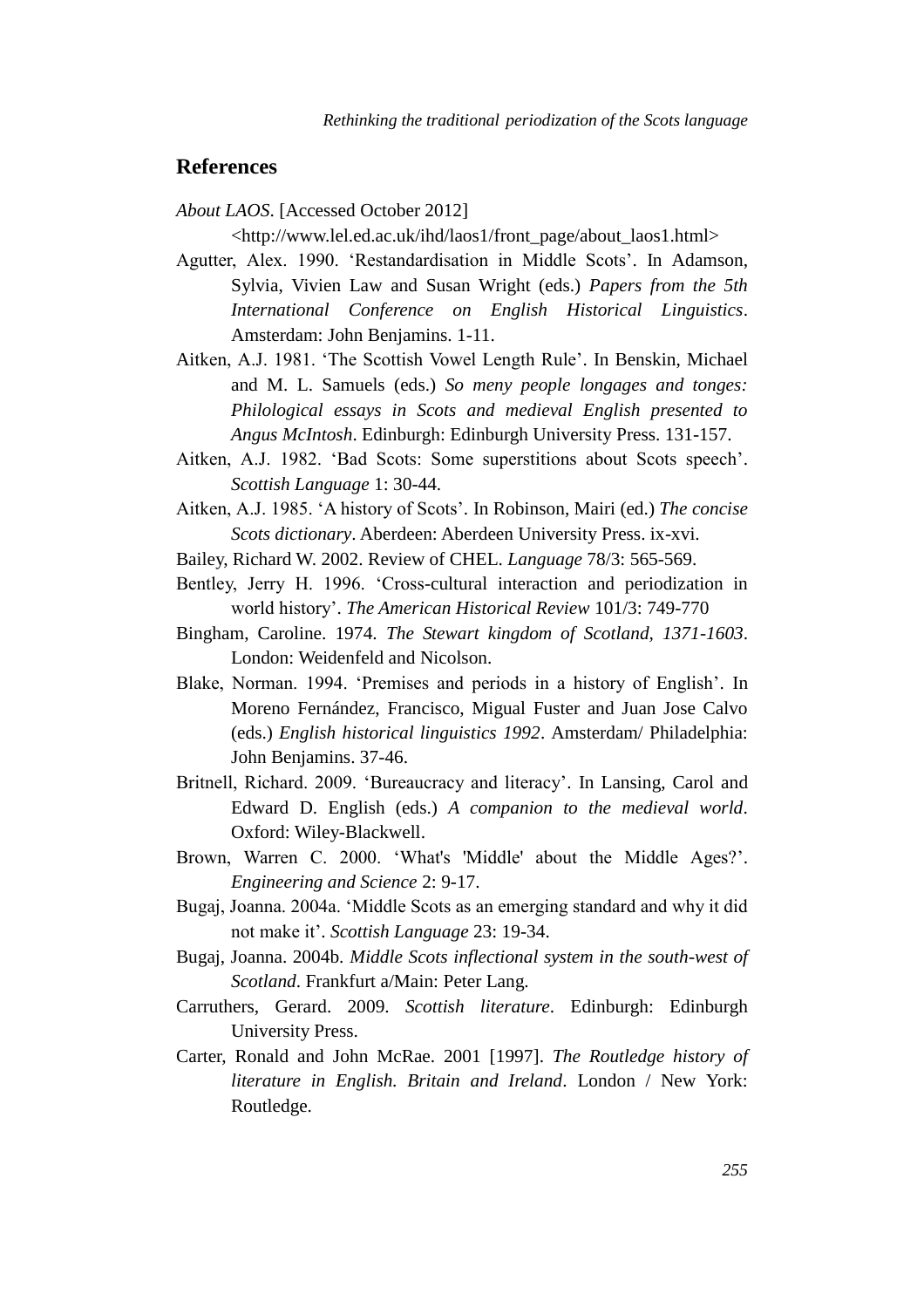- Clanchy, Thomas. 1979. *From memory to written record: England 1066- 1307*. London: E. Arnold.
- Corbett, John, J.D. McClure and Jane Stuart-Smith (eds.) 2003. *The Edinburgh companion to Scots*. Edinburgh: Edinburgh University Press.
- Costa, James. 2009. 'Language history as charter myth? Scots and the (re)invention of Scotland', *Scottish Language* 28: 1-25.
- Da Rold, Orietta, Takako Kato, Mary Swan and Elaine Treharne. (eds.) 2010. *The production and use of English manuscripts 1060 to 1220*. University of Leicester. Avaliable at http://www.le.ac.uk/ee/em1060to1220, ISBN 095323195X
- Devitt, Amy. 1989. *Standardizing written English. Diffusion in the case of Scotland 1520-1659*. Cambridge: Cambridge University Press.
- Dossena, Marina. 2003. 'Scots'. In Deumert, Ana and Wim Vandenbussche (eds.) *Germanic standardizations. Past to present*. Amsterdam: John Benjamins. 383-404.
- Eisenstein, Elizabeth L. 1979. *The printing press as an agent of change*. Cambridge: Cambridge University Press.
- English, Edward D. and Carol Lansing. 2009. 'The idea of a Middle Ages'. In Lansing, Carol and Edward D. English (eds.) *A companion to the medieval world*. Oxford: Wiley-Blackwell. 3-6.
- Fabian, Johannes. 1983. *Time and the Other*. New York: Columbia University Press.
- Farrow, Kenneth D. 2004. *John Knox: Reformation rhetoric and the traditions of Scots prose, 1490-1570*. Bern: Peter Lang.
- Fisiak, Jacek. 1994. 'Linguistic reality of Middle English'. In Moreno Fernández, Francisco, Migual Fuster and Juan Jose Calvo (eds.) *English historical linguistics 1992*. Amsterdam/Philadelphia: John Benjamins. 47-61.
- Flom, George Tobias. 1966. *Scandinavian influence on Southern Lowland Scotch*. New York: AMS Press.
- Görlach, Manfred. 2001. 'Scots: The view from outside'. In Kirk, John M. and Dónall P. Ó Baoill (eds.) *Language links: The language of Scotland and Ireland*. Belfast: Cló Ollscoil na Banríona. 181-194.
- Görlach, Manfred. 2002a. 'A linguistic history of advertising'. In Fanego, Teresa, Belén Méndez-Naya and Elena Seoane (eds.) *Sounds, words, texts and change. Selected papers from 11 ICEHL, Santiago de Compostela, 7-11 September 2000*. Amsterdam / Philadelphia: John Benjamins. 83-104.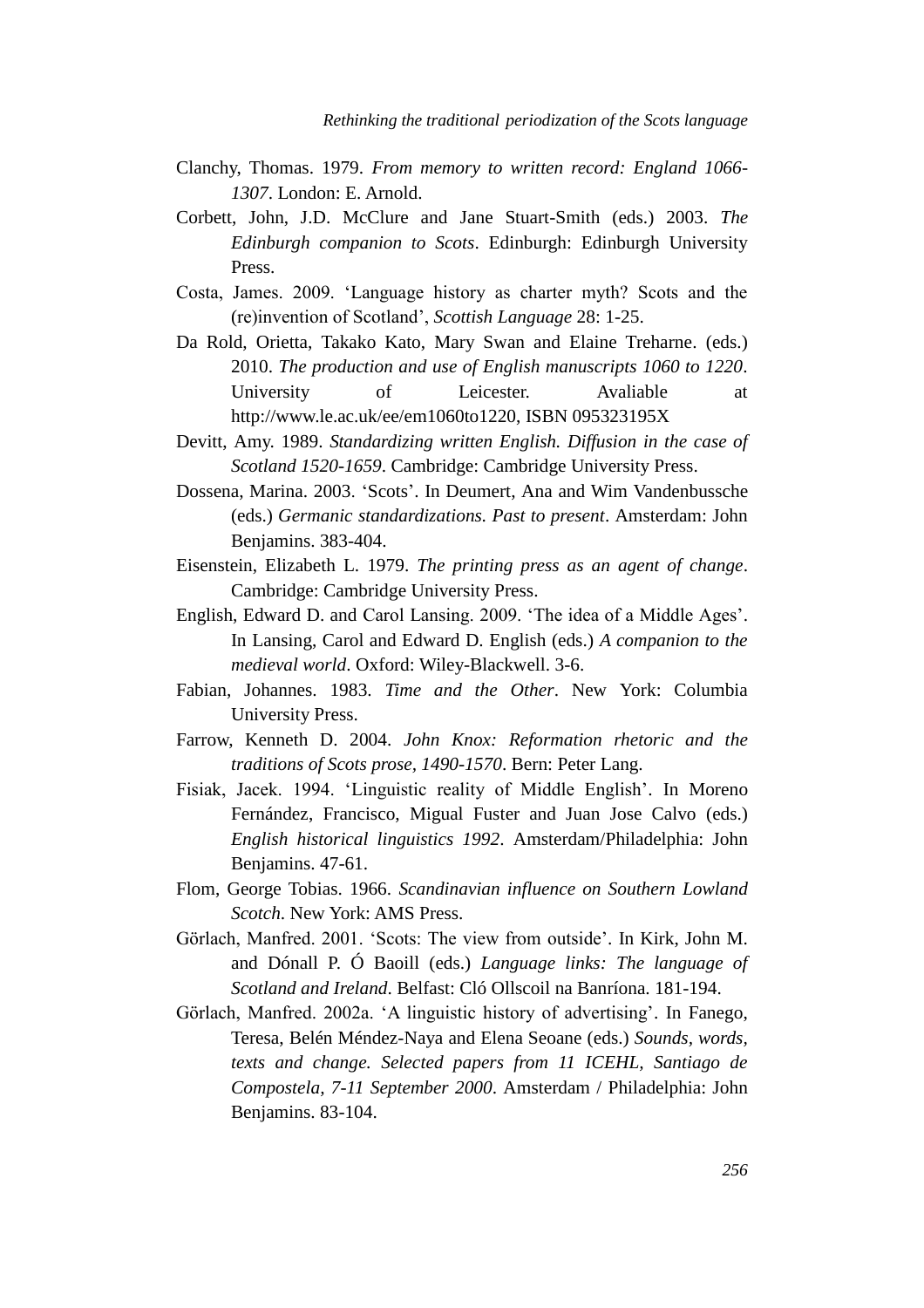Görlach, Manfred. 2002b. *A textual history of Scots*. Heidelberg: Winter.

- Grant, William. 1911. 'Introduction'. In Warrack, A. (ed.) *Chambers Scots dictionary*. Edinburgh: Chambers. vi-xvii.
- Hogg, Richard. 1994. 'Linguistics, philology, chickens and eggs'. In Moreno Fernández, Francisco, Migual Fuster and Juan Jose Calvo (eds.) *English historical linguistics 1992*. Amsterdam/Philadelphia: John Benjamins. 3-16.
- Hollister, C. Warren. 1992. 'The phases of European history and the nonexistence of the Middle Ages'. *Pacific Historical Review* 61/1: 1- 22.
- Horsbroch, Dauvit. 1999. '*Nostra vulgari lingua*: Scots as a European language 1500-1700'. *Scottish Language* 18: 1-16.
- Jack, Ronald D.S. 1997. 'The language of literary materials: Origins to 1700'. In Jones, Charles (ed.) *The Edinburgh history of the Scots language*. Edinburgh: Edinburgh University Press. 213-263.
- Jones, Charles (ed.) 1997. *The Edinburgh history of the Scots language*. Edinburgh: Edinburgh University Press.
- Klemensiewicz, Zenon. 1965. *Historia języka polskiego*. [The history of Polish]. Vol. II. *Doba średniopolska*. [The Middle Polish period]. Warszawa: Państwowe Wydawnictwo Naukowe.
- Kopaczyk, Joanna. 2011. 'Standaryzacja tekstów w perspektywie historycznej. Analiza zbitek leksykalnych' [Text-type standardisation in a historical perspective. Analysing lexical bundles]. In: Stalmaszczyk, Piotr (ed.) *Metodologie językoznawstwa. Od ontologii do pragmatyki* [Linguistic methodology. From ontology to pragmatics]. Łódź: Wydawnictwo Uniwersytetu Łódzkiego. 155- 174.
- Kopaczyk, Joanna. 2012. 'Language standardisation and linguistic standardisation: Why split the atom?'. Paper presented at the 11th Medieval English Studies Symposium, Poznań, Poland.
- Kopaczyk, Joanna. 2013. *The legal language of Scottish burghs 1380-1560. Standardization and lexical bundles.* Oxford / New York: Oxford University Press.
- Kniezsa, Veronika. 1997. 'The influence of English upon Scottish wiritng'. In Hickey, Raymond and Stanisław Puppel (eds.) *Language history and linguistic modelling. A Festschrift for Jacek Fisiak on his 60th birthday*. Vol. 1. Berlin / New York: Mouton de Grutyer. 637-653.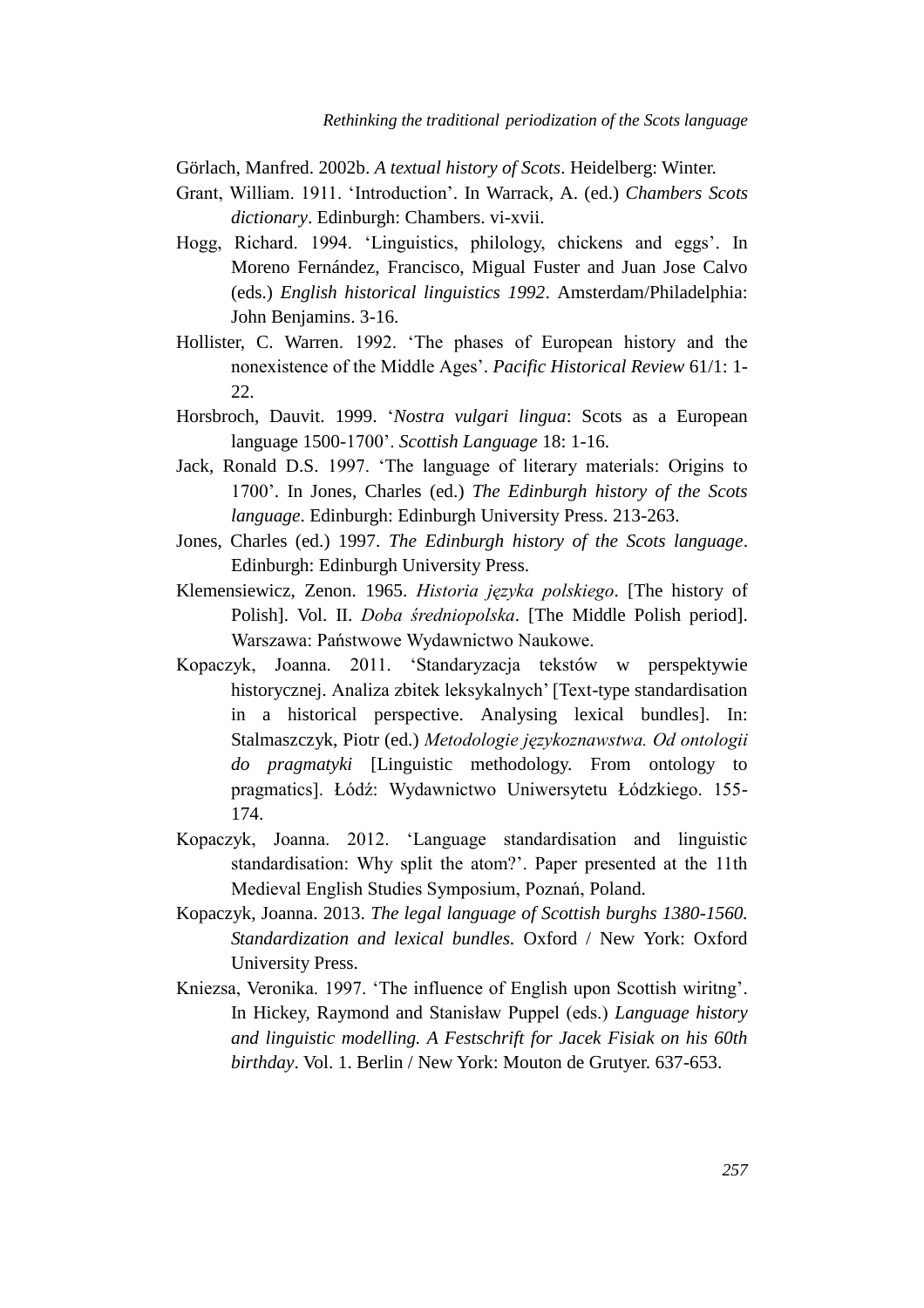- Langer, Nils. 2001. *Linguistic purism in action. How auxiliary* tun *was stigmatised in Early New High German*. Berlin / New York: De Gruyter.
- Lass, Roger. 1987. *The shape of English*. London: J.M. Dent.
- Lass, Roger. 2000. 'Language periodisation and the concept of 'middle''. In Taavitsainen, Irma, Terttu Nevalainen, Päivi Pahta and Matti Rissanen (eds.) *Placing Middle English in context*. Berlin / New York: Mouton. 7-41.
- Leith, Dick. 1997 [1983]. *A social history of English*. London: Routledge and Kegan Paul.
- Lutz, Angelika. 2002. 'When did English begin?'. In Fanego, Teresa, Belén Méndez-Naya and Elena Seoane (eds.) *Sounds, word, texts and change: Selected papers from 11 ICEHL*. Amsterdam: John Benjamins. 145-172.
- Macafee, Caroline. 2002. 'A history of Scots to 1700 (incorporating material by the late A.J. Aitken)'. In *A Dictionary of Older Scots* Vol. 12. Oxford: Oxford University Press. xxi – clvi.
- McClure, J.D. 1994. 'English in Scotland'. In Burchfield, Robert (ed.) *The Cambridge history of the English language*. Vol.5. *English in Britain and overseas. Origins and developments*. Cambridge: Cambridge University Press. 23-93.
- McClure, J.D. 1995. *Scots and its literature*. Amsterdam / Philadelphia: John Benjamins.
- McClure, J.D. 2003. '1603: The Scots language betrayed?' Unpublished conference paper.
- McClure, J.D. 2010. 'The distinctiveness of Scots. Perceptions and reality'. In Raymond Hickey (ed.) *Varieties of English in writing. The written word as linguistic evidence*. Amsterdam / Philadelphia: John Benjamins. 99-120.
- McIntosh, Angus. 1978. 'The dialectology of Medieval Scots: Some possible approaches to its study'. *Scottish Literary Journal Supplement* 6: 38-44.
- McIntosh, Angus, M. L. Samuels and Michael Benskin (eds.) 1986. *A linguistic atlas of late medieval English*. [LALME] Aberdeen: Aberdeen University Press.
- Mackenney, Richard. 1993. *Sixteenth-century Europe. Expansion and conflict*. Basingstoke: Palgrave Macmillan.
- MacKenzie, Agnes Mure. 1933. *An historical survey of Scottish literature to 1714*. Edinburgh: Maclehose.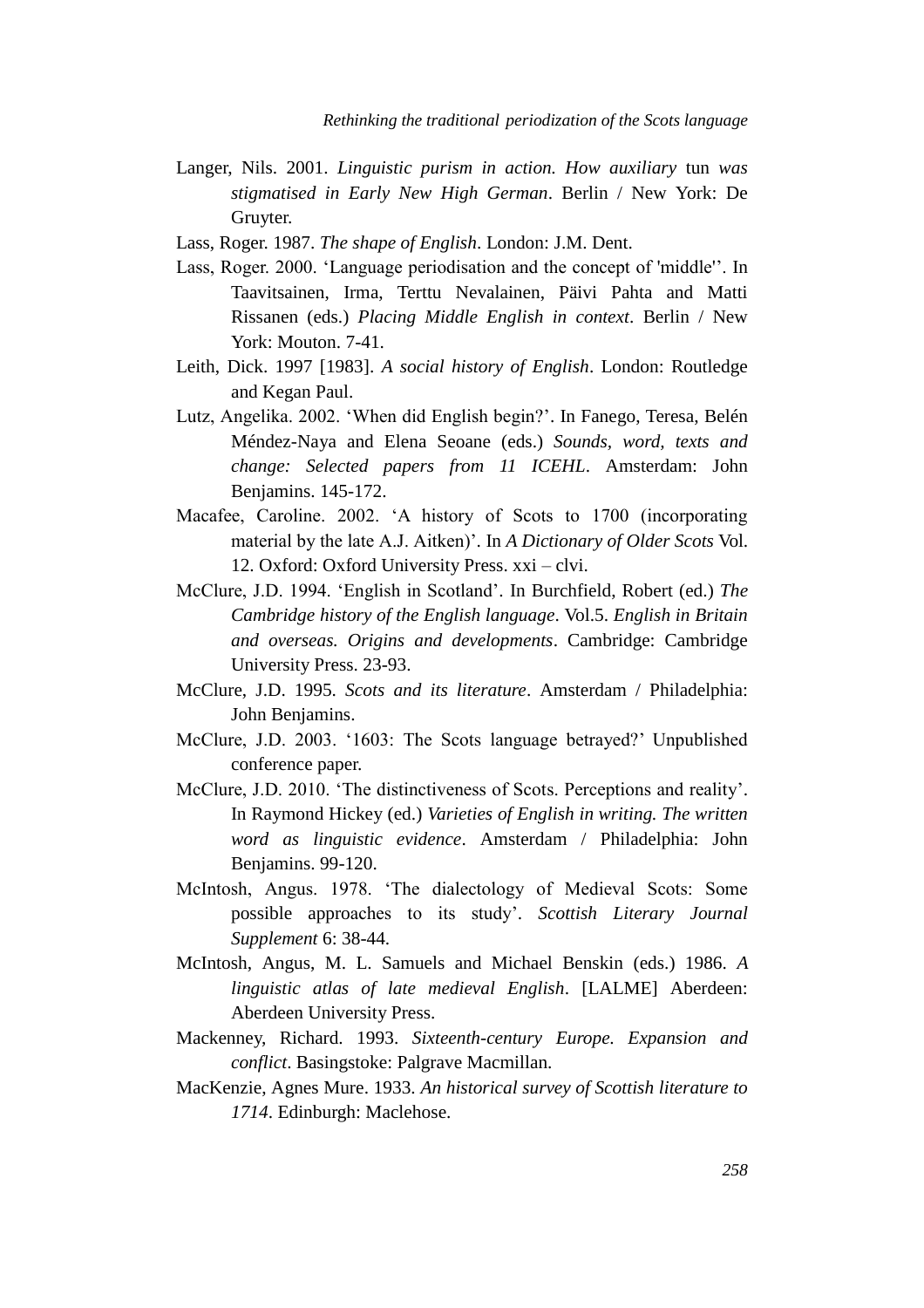- McNeill, Peter G.B. and Hector L. MacQueen (eds.) *Atlas of Scottish history to 1707*. Edinburgh: The Scottish Medievalists and Department of Geography, University of Edinburgh.
- Malkiel, Yakov. 1969. 'History and histories of linguistics'. *Romance Philology* 22/4: 530-574.
- Mann, Alistair J. 2000. *The Scottish book trade 1500-1720*. East Linton: Tuckwell Press.
- Meurman-Solin, Anneli. 1989. 'The Helsinki Corpus of Older Scots'. In McClure, J. Derrick and R.G. Spiller (eds.) *Bryght lanternis. Essays on the language and literature of medieval and renaissance Scotland*. Aberdeen: Aberdeen University Press. 451-458.
- Meurman-Solin, Anneli (comp.). 1993. *The Helsinki Corpus of Older Scots*  [HCOS]. Oxford: Oxford Text Archive.
- Millar, Robert McColl. 2005. *Language, nation and power. An introduction*. Basingstoke: Palgrave Macmillan.
- Murison, David. 1979. 'The historical background'. In Aitken, A.J. and T. McArthur (eds.) *Languages of Scotland*. Edinburgh: Chambers.
- Murray, J.A.H. 1873. *The dialect of the southern counties of Scotland*. London: The Philological Society.
- Reid, W. Stanford. 1988. 'John Knox's theology of political government'. *The Sixteenth Century Journal* 19/4: 529-540.
- Rissanen, Matti, Merja Kytö, Leena Kahlas-Tarkka, Matti Kilpiö, Saara Nevanlinna, Irma Taavitsainen, Terttu Nevalainen and Helena Raumolin-Brunberg (comps.) 1991. *The Helsinki Corpus of English Texts*. Helsinki / Oxford: The Oxford Text Archive.
- Robinson, Mairi (ed.). 1985. *The concise Scots dictionary*. Aberdeen: Aberdeen University Press.
- Roelcke, Thorsten. 1995. *Periodisierung der deutschen Sprachgeschichte. Analysen and Tabellen*. Berlin / New York: De Gruyter.
- Scott, Tom. 1966. *Dunbar. A critical exposition of his poems*. Edinburgh: Oliver & Boyd.
- Simpson, Grant G. 2009 [1973] *Scottish handwriting 1150-1650*. Edinburgh: John Donald.
- Smith, G.G. 1902. *Specimens of Middle Scots*. Edinburgh / London: William Blackwood & Sons.
- Smith, Jeremy J. 2000. 'Scots'. In Price, Glanville (ed.) *Languages in Britain and Ireland*. Oxford: Blackwell. 159-170.